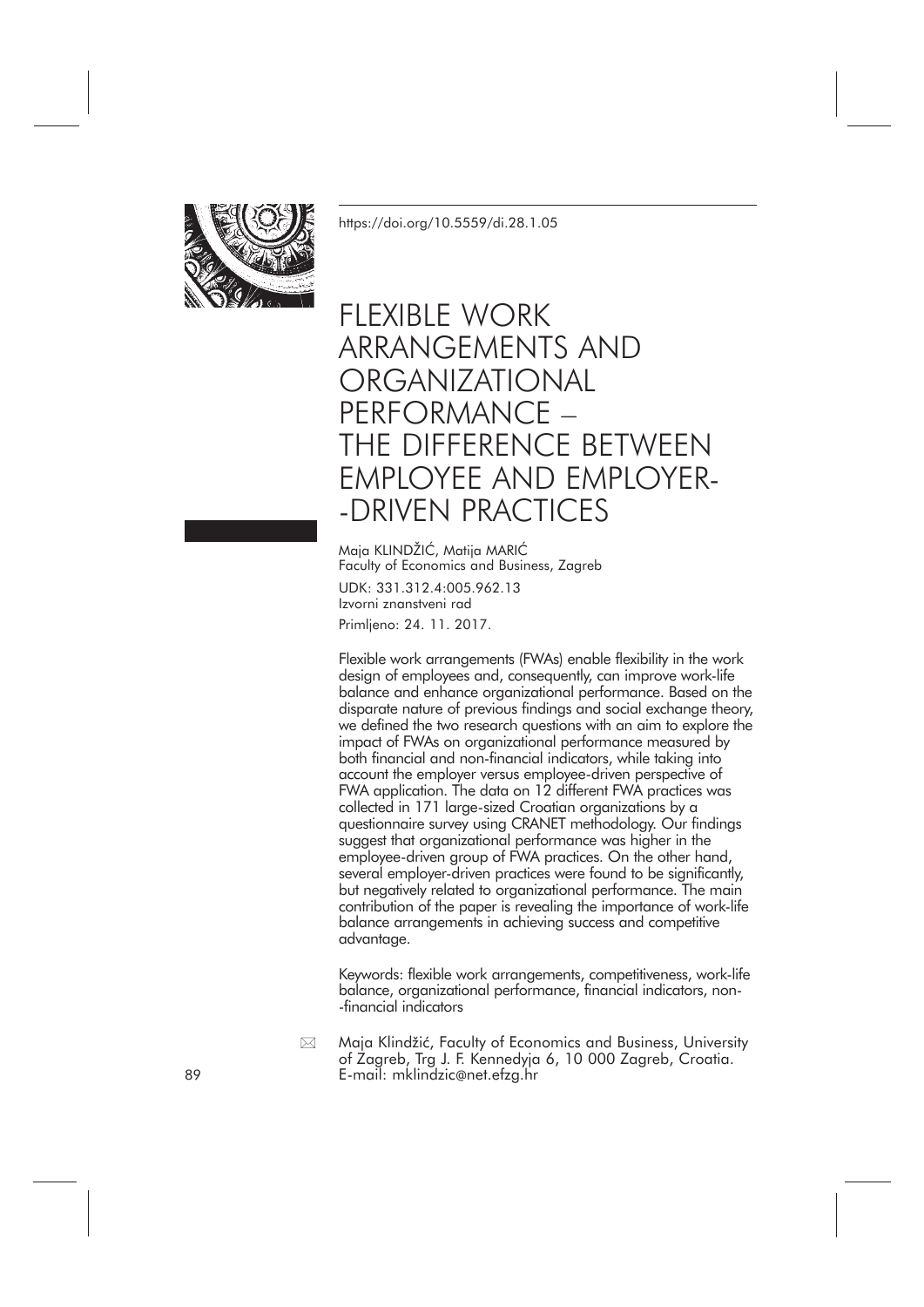## **INTRODUCTION**

Human resource management (HRM) has been recognized as a potential source of competitive advantage for some time now (Becker & Gerhart, 1996) and is not losing in popularity due to the fact that its practices can stimulate firm performance (Amarakoon, Weerawardena, & Verreynne, 2016). This is particularly significant in increasingly hypercompetitive markets so, in order to respond to the unpredictable environment with better organizational flexibility, organizations employ HRM practices that promote more flexible work (Stavrou, 2005). Practices which can improve individual and/or organizational performance through alternative forms of work schedules are known as flexible work arrangements (FWAs; Baltes, Briggs, Huff, Wright, & Neuman, 1999; de Menezes & Kelliher, 2011). FWAs are useful for achieving the more efficient use of human resources (HR) because they provide an opportunity to allocate employees and their time depending on the nature of work that has to be done (Berkery, Morley, Tiernan, Purtill, & Parry, 2017).

FWAs have recently gained a considerable popularity mostly in the European Union (EU) and Organisation of Economic Co-operation and Development (OECD) countries (Kattenbach, Demerouti, & Nachreiner, 2010; Battisti & Vallanti, 2013). Large scale surveys such as the European Working Conditions Surveys (Eurofound, 2017), the Workplace Employment Relations Series and the Work Life Balance Study (de Menezes & Kelliher, 2011) and a recent comparative analysis by Gialis & Taylor (2016) confirm the rising popularity of FWAs in both highly developed (e.g. UK, Italy, Netherlands) and less developed EU countries (e.g. Greece, Romania, Portugal). Other studies have also confirmed increasing proportions of workforce using FWAs in many countries worldwide such as Japan, Australia, USA and Canada (International Labour Organization, 2011; OECD, 2012; Spreitzer, Cameron, & Garrett, 2017). The increasing popularity of FWAs is a consequence of both the organizations' desire to gain more flexibility and institutional recommendations from the EU, OECD and International Labour Organization (Kattenbach et al., 2010; Kottey & Sharma, 2016).

The first attempts of exploring the impact of FWAs date from the 1970s and were focused on their effect on individual worker performance (de Menezes & Kelliher, 2011). In the following years, the research of FWAs' impact on individual performance expanded to work-life issues, health outcomes and work engagement (Allen, Johnson, Kiburtz, & Shockley, 2013; Rudolph & Baltes, 2017). Recently, studies explored the impact of specific FWAs on firm performance in terms of pro-90 ductivity, profitability, turnover, absenteeism etc. (e.g. Dex &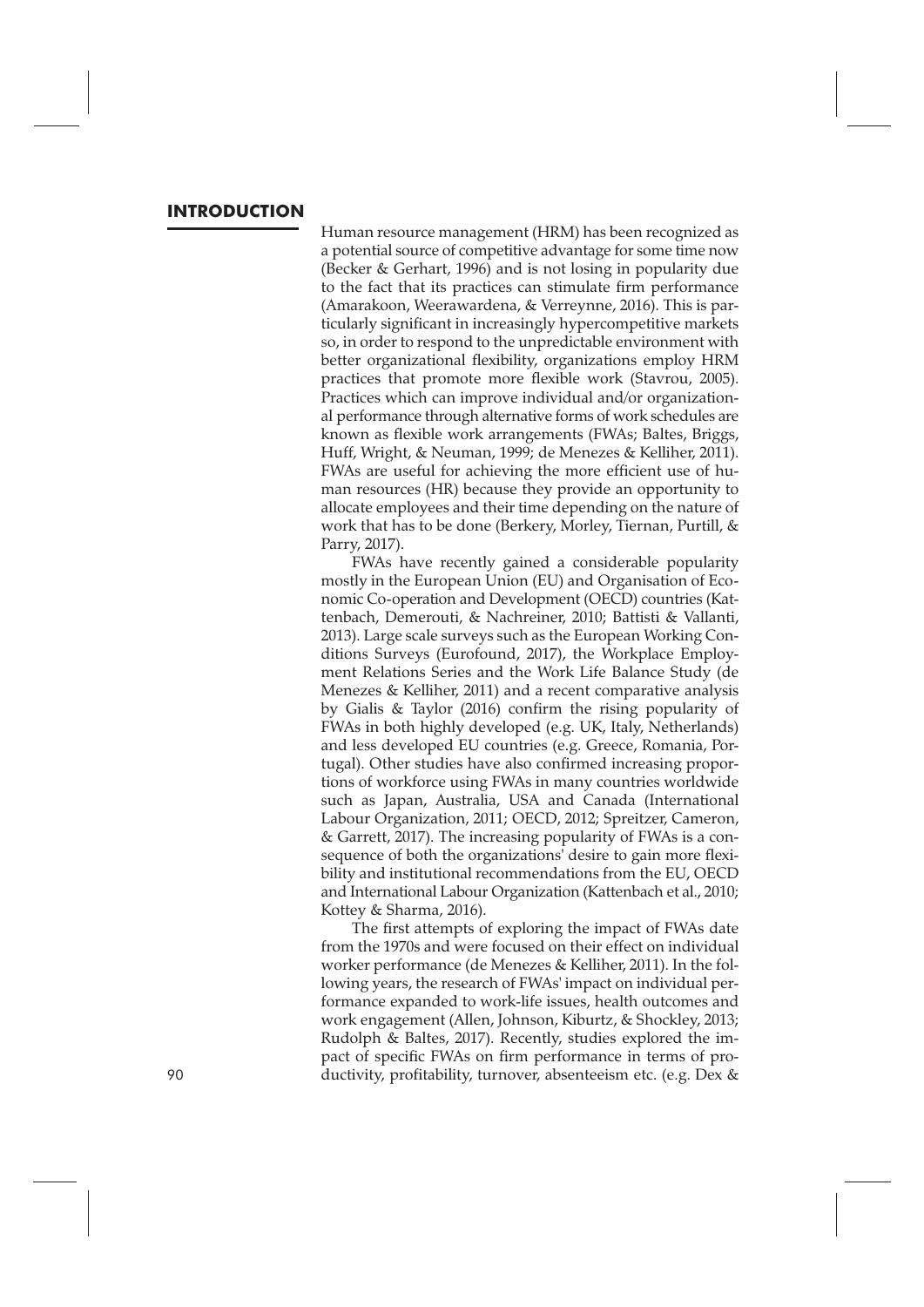KLINDŽIĆ, M., MARIĆ, M.: FLEXIBLE WORK...

Smith, 2002; Berkery et al., 2017), but de Menezes & Kelliher (2011) point out in a systematic literature review based on 148 publications that previous studies about the effects of FWAs on firm performance are inconclusive and should be additionally examined. Morever, literature is almost completely silent about different clusters of FWAs practices, especially with regard to their primary "beneficiaries". More precisely, FWAs can be explored through the lens of benefits they primarily belong to, either those of employers or employees, i.e. according to the goals set to be achieved by different types of FWAs (see, for example, Lewis, 2003; Kotey & Sharma, 2016). Therefore, the purpose of this paper is to explore the research gap present in the literature, namely, the lack of perspective that acknowledges the fact that certain FWAs are introduced to lower costs (employer-driven), while others are aimed at reducing work-life conflict (employee-driven), as well as to explore the different effects of these bundles of FWAs, i.e. their relationship with organizational performance.

In our study we answer this call by exploring the gap in the research of potential effects of various types of FWAs classified by their primary "beneficiary" (employer versus employee) on firm performance by using objective and subjective measures of performance. Drawing from the social exchange theory, it is expected that FWAs should have a positive association with firm performance. We have determined the statistical significance of differences between organizations that apply and do not apply specific FWAs on a total sample of 171 organizations.

The paper is organized as follows. First, we present the relevant literature and theoretical foundations and build research questions. Next, data collection and handling as well as research results on both financial and non-financial performance outcomes of FWAs are presented in the results section. Finally, a discussion of theoretical and practical implications is followed by study limitations and recommendations for future research.

#### **OVERVIEW OF PREVIOUS FINDINGS AND DEVELOPMENT OF RESEARCH QUESTIONS**

Flexible, non-standard or alternative work arrangements are options that allow work to be accomplished outside of the traditional boundaries of a standard organization of work in terms of different dimensions: amount, distribution of working time and place of work (Kattenbach et al., 2010; Shockley & Allen, 2007; Spreitzer et al., 2017). Based on the literature, relevant FWAs usually include: flexible working hours, part- -time work, job sharing, shift, and weekend work, overtime, 91 annual hours, flexi-time, temporary work, fixed-term contracts,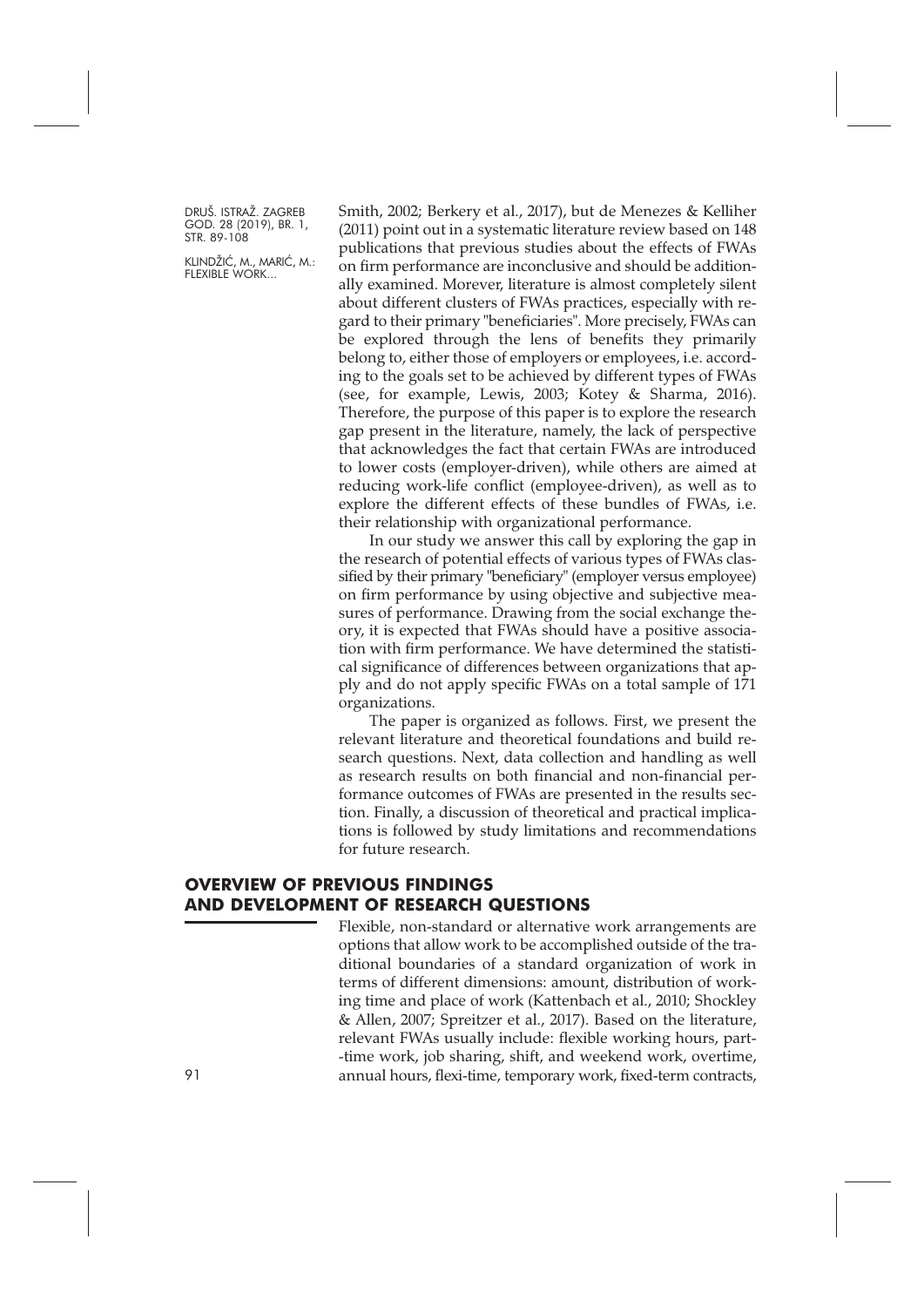KLINDŽIĆ, M., MARIĆ, M.: FLEXIBLE WORK...

subcontracting, teleworking, paid parental leave, flexible leave arrangements, choice of rosters and shifts, variable year employment, annual hours contracts, compressed working weeks and working from home (e.g. Stavrou, 2005; Berkery et al., 2017).

Based on different perspectives of FWAs, as emphasized by Lewis (2003) as well as Kotey & Sharma (2016), there are two main types of FWAs: 1) the employee's, which enables employees to manage their work-life balance (e.g. paid parental leave, flexible leave arrangements, choice of rosters and shifts, variable year employment); and 2) the employer's, which allow organizations to adjust costs of employment in line with production volume or to secure a more competitive and motivated workforce. Several of *the employer-driven FWA* practices have been analyzed in this study: *weekend work* as a type of arrangement that enables employees to extend their work hours during the weekend while taking time off during the rest of the week (Stavrou, 2005); *shift work* which allows continuous production as workers are assigned to work in different time periods (shifts) during one day (Kerin & Aguirre, 2005); *overtime* as additional working hours that are above standard workweek hours (ILO, 2011); *annual hours contract* as an agreement between employer and employee which specifies how many work hours annually the employee is required to work (Stavrou, 2005); *temporary/casual work* is an agreement for employment for a limited short period of time (Thomas Wandera, 2011); and *fixed-term contracts* as short or long-term employment contracts with a specific duration (De Cuyper, De Witte, & Van Emmerik, 2011).

*Employee-driven FWA practices* included in the study are: *part-time work* where employees agree to work fewer hours weekly than a standard workweek (Zeytinoglu, Cooke, & Mann, 2009); *job-sharing* which is characterized by splitting work between two employees in a way that their joint weekly work hours are equal to the standard week working hours of one employee (Kotey & Sharma, 2016); *flexi-time*, which allows workers who work full-time to choose when to start and finish work (ILO, 2011); *telework* as a type of arrangement where employees work from remote locations using technology (Mamaghani, 2012); *home-based work* also known as telecommuting as an agreement that allows employees to work from home (Kotey & Sharma, 2016) and, finally, *compressed work week* or a working week which consists of less than the standard five days, but requires that employees work increased work hours during each workday (Baltes et al., 1999).

The focus of this paper is on outcomes of different FWAs at the organizational level, i.e. non-financial and financial firm performance. Our research stems from a long tradition of ex-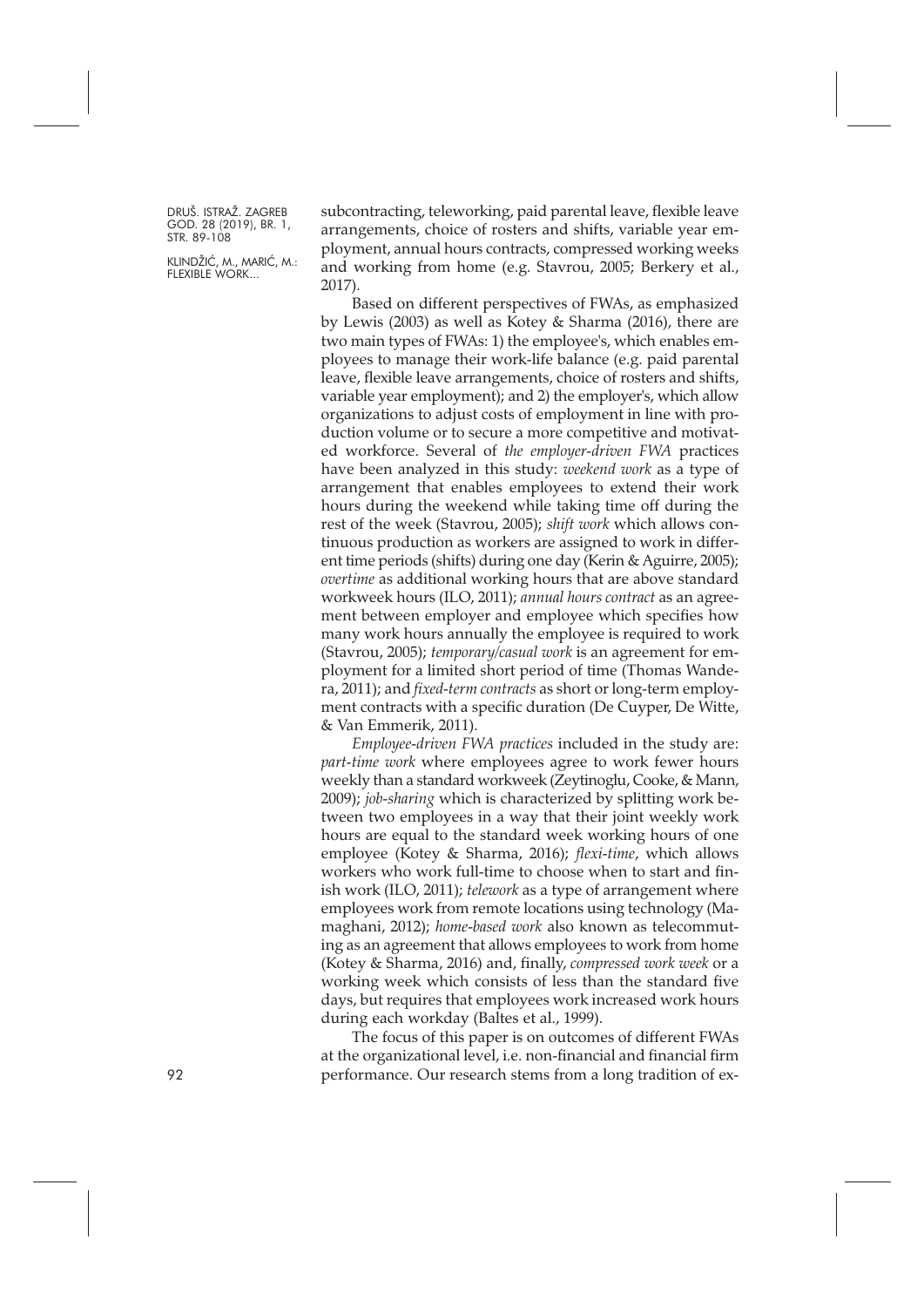KLINDŽIĆ, M., MARIĆ, M.: FLEXIBLE WORK...

amining flexible working as a productivity or efficiency measure (e.g. Kleinknecht, Oostendorp, Pradhan, & Naastepad, 2006; Berkery et al., 2017) closely connected to strategic human resource management background (e.g. Huselid, 1995; Becker & Gerhart, 1996), but which increasingly also recognizes that these strategies have implications for work-personal life integration (Lewis, 2003). Given that there are arrangements whose primary "beneficiaries" are employees or employers, it is important to explore if there is a difference in firm performance between organizations that apply flexible arrangements aimed at different primary beneficiaries. Therefore, this leads to the following research questions:

RQ1: Do employee-driven FWAs have an effect on organizational performance, and if so, do they have a significant association with non-financial performance indicators and financial performance indicators?

RQ2: Do employer-driven FWAs have an effect on organizational performance, and if so, do they have a significant association with non-financial performance indicators and financial performance indicators?

This study is grounded in the social exchange theory which can be employed in every situation where exchange of social and material support occurs (Blau, 1964). The basic idea of this theory is that organizations can motivate employees by offering them incentives in return for their contribution (Caillier, 2016). As Berkery et al. (2017) point out, it is possible that employees will increase their efforts if flexible arrangements help them manage their work-life balance. Such a relationship where employers motivate their employees to work in accordance with the organizations' plans is a typical example of exchange described in the social exchange theory. If available, FWAs help employees manage their work-life balance and reduce levels of stress, exhaustion, burnout etc. (Kottey & Sharma, 2016; Kattenbach et al., 2010), and it is expected that they may want to return the favor to their employers (Caillier, 2016). This desire to return the favor combined with a higher perceived level of autonomy (due to the possibility of flexi-time) could lead to the increased productivity of workers (Berkery et al., 2017), and finally, increased productivity of workers should have an impact on increased firm performance.

FWAs can directly or indirectly influence a range of both organizational and individual (behavioral and work-related) beneficial outcomes (Kattenbach et al., 2010; de Menezes & Kelliher, 2011). Outcomes of FWAs on firm performance can be classified into non-financial performance and financial per-93 formance. Absenteeism, turnover and retention have been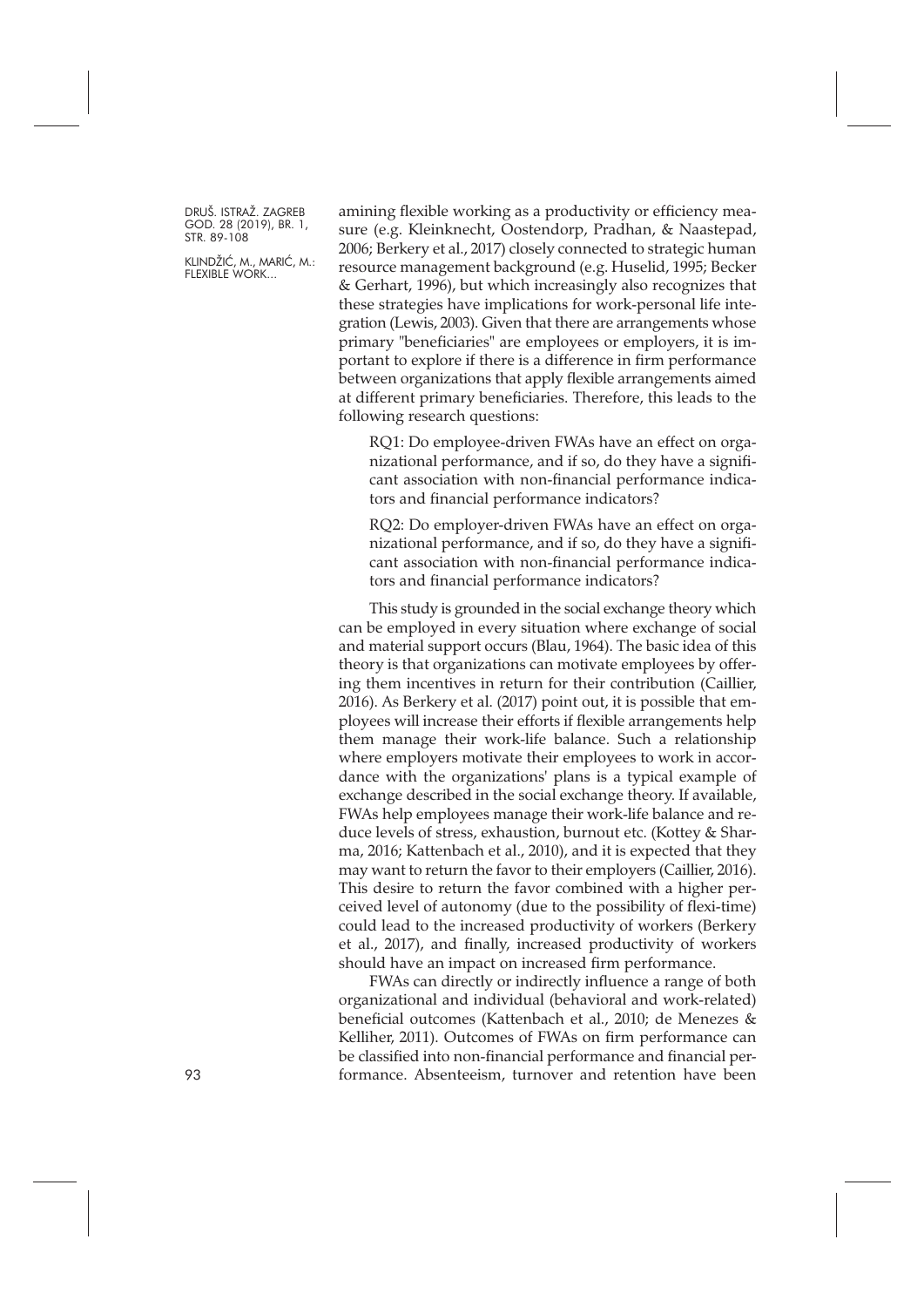KLINDŽIĆ, M., MARIĆ, M.: FLEXIBLE WORK...

the most frequently studied non-financial performance variables in the context of flexible arrangements. The idea is that without options for flexibility at the workplace, employees will try to improve their work-life balance by reducing the amount of work and/or reporting they are sick even when they are not (Battisti & Vallanti, 2013). Due to its negative consequences (e.g. Dalton & Mesch, 1990), absenteeism is perceived as negative by organizations and they are looking to reduce it as much as possible.

It is argued that absenteeism of employees should decrease under the influence of FWAs, because their stress levels will be lower (Baltes et al., 1999). Accordingly, in the metaanalysis of de Menezes & Kelliher (2011), it was confirmed that 61% of studies are reporting that FWAs are associated with lower levels of absenteeism. Baltes et al. (1999) and Kauffeld, Jonas, and Frey (2004) report positive effect of flexible work-time design on absenteeism. Similarly as in the case of absenteeism, employee turnover is perceived as negative from the employers' perspective. Stavrou (2005) and Berkery et al. (2017) suggest that organizations that use FWAs will benefit from both lower levels of absenteeism and turnover. Employees perceive employers who offer FWAs as attentive to their well-being, and in turn they gain motivation to be more committed to them, which could eventually lead to reduced levels of turnover, absenteeism and improved retention (Berkery et al., 2017). Accordingly, Stavrou (2005) and McNall, Masuda, and Nicklin (2010) confirm in their studies that the availability of FWAs decreases employee turnover.

Besides non-financial measures of organizational performance, there is also a significant number of financial measures studied in the context of FWAs such as profitability, productivity, profit, return on assets, return on equity and return on investment (Baltes et al., 1999; Stavrou, 2005; de Menezes & Kelliher, 2011). Berkery et al. (2017) highlight that HRM practices that increase workforce flexibility may boost productivity and innovativeness, and ultimately could lead to increased financial performance, which can manifest itself as increased profitability. Most of the studies on financial measures reported no association with FWAs. However, a positive relation was supported by 44% of them (de Menezes & Kelliher, 2011). Shepard III, Clifton, and Kruse (1996) argue that FWAs could have an impact on productivity due to increased effort, better cooperation and the ability to attract talented workers that prefer flexible work schedules, but due to more changes in the schedule it is also possible that the costs of supervisors will increase. Results of previous studies are in line with the idea that FWAs are positively related to productivity (Baltes et al., 1999; Shepard III et al., 1996), however, when compared to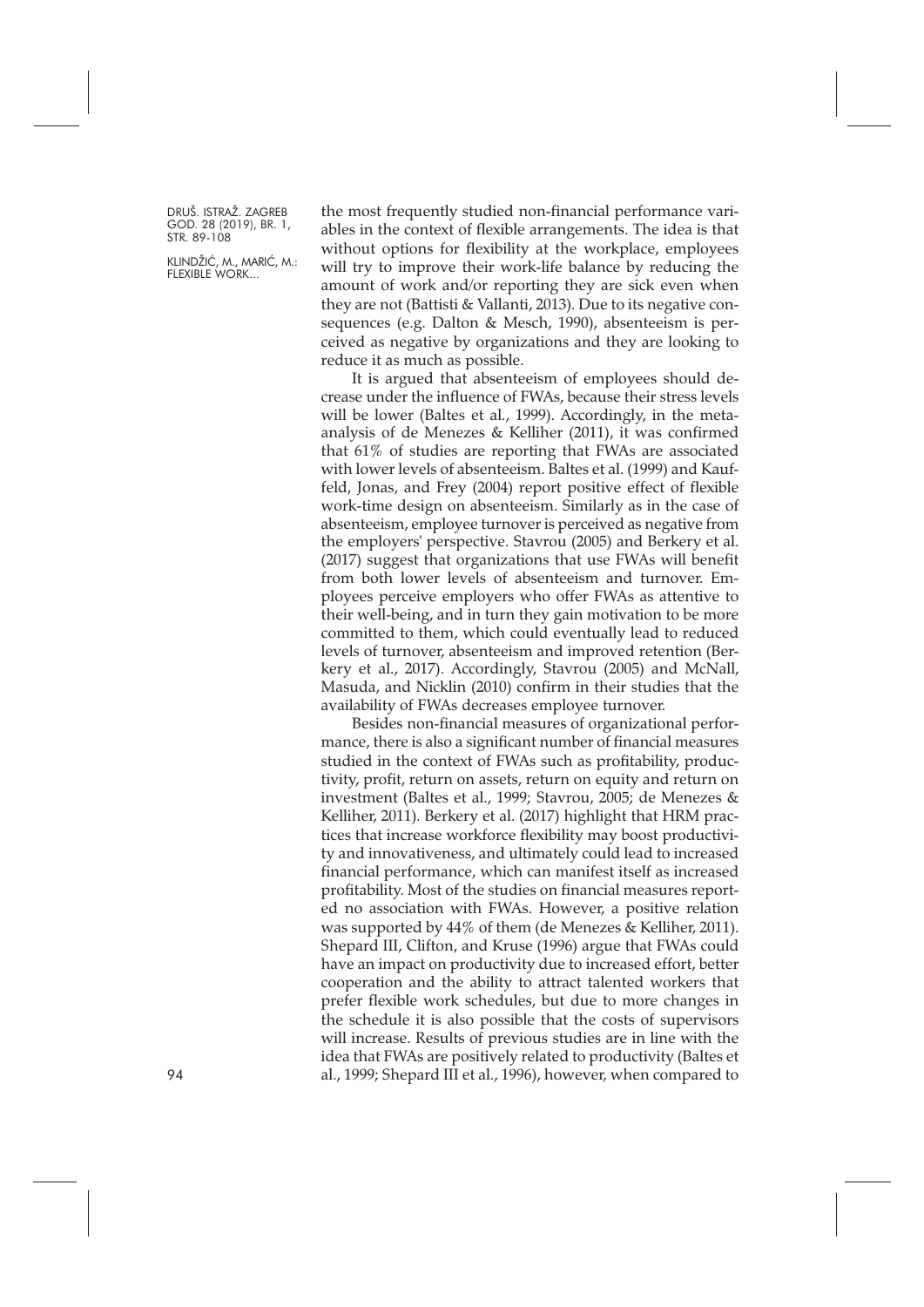KLINDŽIĆ, M., MARIĆ, M.: FLEXIBLE WORK...

standard fixed work schedules, flexi-time did not report significant differences in productivity (McGuire & Liro, 1986). Thus, previous research implies that firm conclusions about FWAs and productivity are not possible, and further research is needed.

In the context of different primary beneficiaries of FWA, previous research about the relationship between FWAs and various forms of organizational performance offers interesting findings. According to the two research questions in this paper, it is important to distinguish between employee-driven and employer-driven arrangements. It is expected that arrangements focused on employees' benefits motivate them to exert additional effort, which ultimately generates positive effects on organizational performance. This premise is reinforced by a study which reported that flexi-time increases profitability only when implemented within an employee-centered strategy (Lee & DeVoe, 2012). Positive effects of predominantly employee-driven arrangements can be seen in other studies. For instance, remote work from home is positively associated with profit and perceptions of organizational performance (Meyer, Mukerjee, & Sestero, 2001; Stavrou, 2005), while flexi-time is positively associated with profitability, employee retention, and negatively to turnover and absenteeism (Dalton & Mesch, 1990; Lee & DeVoe, 2012; Richman, Civian, Shannon, Hill, & Brennan, 2008; Stavrou & Kilaniotis, 2010). Home-based work and telework are also positively related to organizational performance, while they do not have a significant association with turnover (Stavrou, 2005). Interestingly, Berkery et al. (2017) did not find significantly different associations between any of the flexible work bundles and organizational profitability.

Employer-driven arrangements are expected to be found predominantly with positive effects on organizational performance in order to justify its purpose (increased productivity). However, previous findings are mixed, or suggests that their effects on organizational performance are predominantly negative. Weekend work, shift work and overtime have a positive relationship with turnover, while, interestingly, no significant association with organizational performance was found (Stavrou, 2005; Stavrou & Kilaniotis, 2010). Also, shift work is associated with increased absenteeism, and increased turnover of employees with higher tenure in organizations (Shen & Dicker, 2008). Therefore, previous findings indicate the need for research of employee-driven and employer-driven arrangements, as well as their effects on organizational performance in order to substantiate the fact that effects of FWAs vary de-95 pending on the primary beneficiary.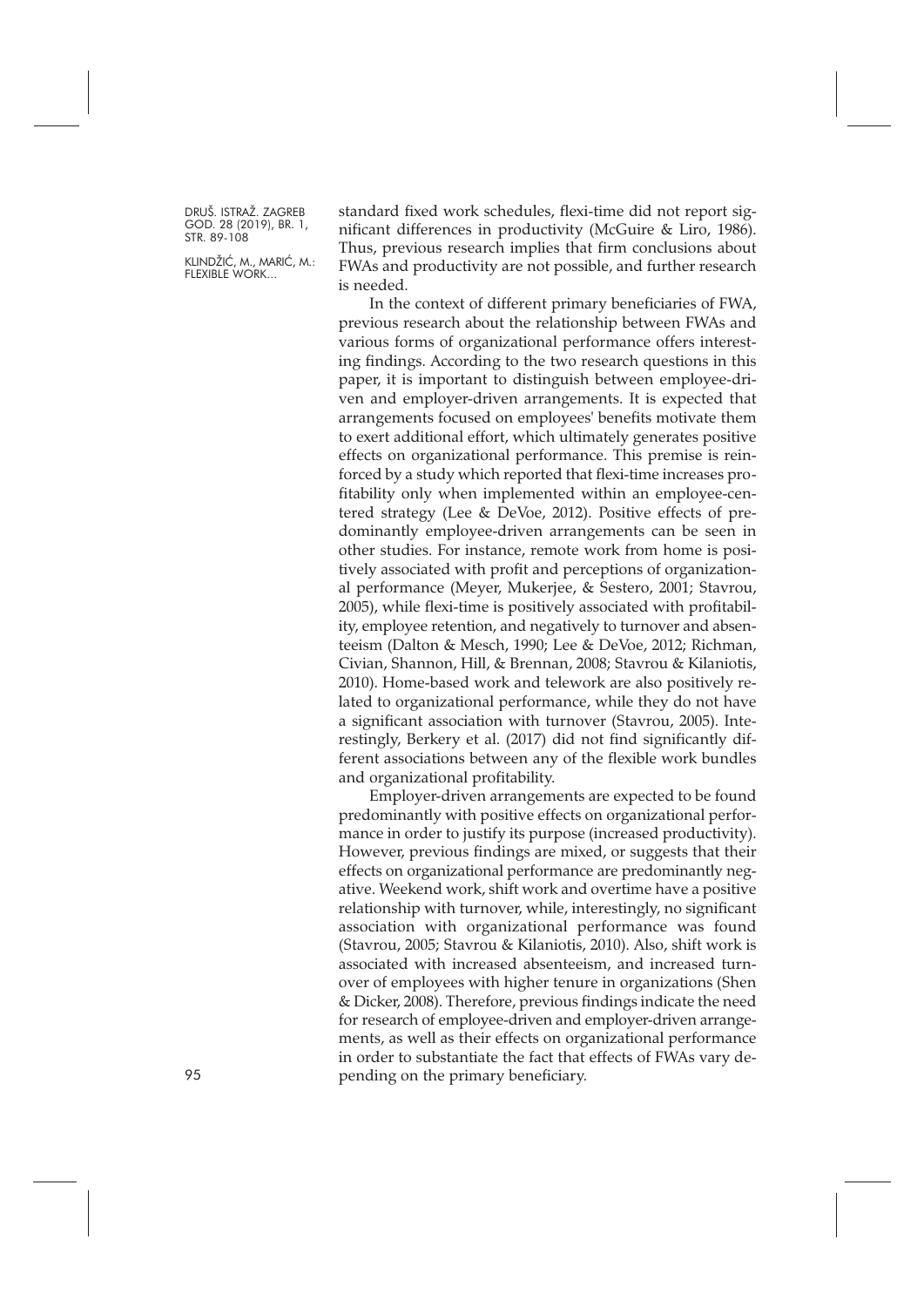#### **RESEARCH**

The time-lag data on FWA practices in large-sized Croatian organizations was collected in 2014 by a questionnaire survey using CRANET methodology.1 The CRANET questionnaire was constructed by an international team of academics conducting research on human resource management since the late 1980s. The questionnaire consists of 6 parts and measures numerous HRM indicators. More specifically, the following areas are covered in the CRANET questionnaire: general HR activities (e.g. number of people employed in HR department, list of outsourced HR activities), recruitment and selection, employee development, compensation and benefits, employee relations and internal communication, background data regarding organization (e.g. year of establishment, employees' profile, industry, integration processes). Additionally, background information about respondents (e.g. gender, education) are included at the end of the questionnaire. For the purpose of this research, one question about different FWAs as well as some background data on the company were used in the analysis (explained in more detail in the *Measures* section).

Survey questionnaires supplemented with a brief cover letter explaining the purpose and importance of the research were sent to HR managers by e-mail. A total of 171 organizations participated in the survey.

#### **Measures**

*Flexible working arrangements*. The CRANET survey asked respondents to identify whether 12 FWA practices exist on a formal basis in their workplaces for any of the groups of employees. Though originally composed as rank variables where respondents were asked to assess the percentage of employees covered by a particular type of FWAs, all practices in our analysis were recorded and measured as dichotomous variables with 1 for 'yes' (FWA exists in the company for any given group of employees and for any coverage) and 0 for 'no' (FWA does not exist in the company). Practices explored in our research were: weekend work, shift work, overtime, annual hours contract, part-time work, job-sharing, flexi-time, temporary/ casual work, fixed-term contracts, home-based work, telework, compressed work week.

The measures of *organizational performance* used in the study were selected in accordance with previous research (e.g. Huselid, 1995; Perry-Smith & Blum, 2000; Konrad & Mangel, 2000; Stavrou, 2005; de Menezes & Kelliher, 2011). We divided them into two subcategories, i.e. non-financial performance 96 measured by labor turnover and absenteeism, and financial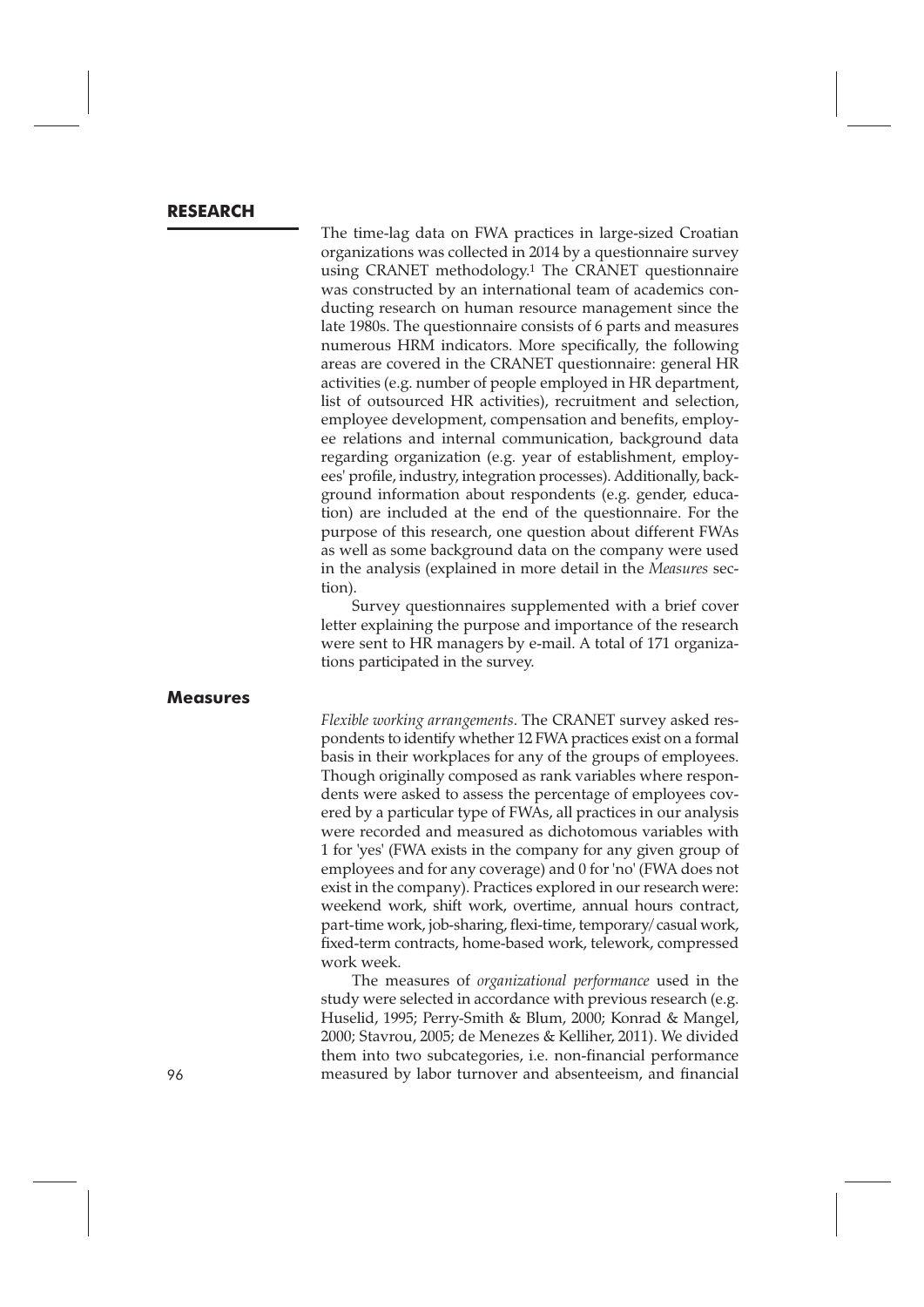KLINDŽIĆ, M., MARIĆ, M.: FLEXIBLE WORK...

performance – measured by both subjective and objective measures explained in the text below.

*Non-financial performance*. As mentioned earlier, non-financial performance is usually measured by turnover and absenteeism. Staff absenteeism is operationalized through the average number of days employees are absent from work in one year ( $M = 9.36$ ,  $SD = 0.923$ ), and staff turnover is operationalized through the year's percentage of staff leaving the organization ( $M = 9.62$ ,  $SD = 0.763$ ). Shapiro-Wilks test was conducted in order to analyze the shape of distribution and revealed non-normality in the data for both variables ( $p = 0.000$ ).

*Financial performance*. The measures of financial performance were divided into two groups – global competitiveness and individual company performance. Global measures of competitiveness were obtained through CRANET research and consisted of managerial perceptions of company standing on service quality (*M =* 4.09, *SD =* 0.059), productivity (*M =* 3.80, *SD =* 0.065) and profitability (*M =* 3.49, *SD =* 0.073) relative to competitors. Those three variables were designed as continuous where 1 indicated that the company stands on the particular dimension well below competitors, while 5 indicated that the company is superior to competitors. Normality tests were performed for all three dimensions of global competitiveness and revealed non-normality in the distribution of data ( $p = 0.000$ ). Individual company financial performance indicators were obtained through the Croatian database of financial reports (RGFI) and are considered independent and objective. More precisely, balance sheets as well as profit and loss accounts published for years 2012–2015 were obtained through desk-research and analyzed for the majority of for-profit companies in the sample. Individual company financial performance is measured by return on assets (ROA), return of equity (ROE), and logarithm of revenue per employee, all calculated by the authors.

### **RESEARCH RESULTS**

Results of the empirical research are divided into two sections, as explained by research questions. In the first part we analyzed the distribution of FWAs with regard to non-financial indicators (Table 1), while in the second part we explored whether differences in company organizational performance measured by both subjective and objective financial indicators exist with regard to FWA application (Table 2). Generally speaking, the descriptive analysis revealed that out of 12 observed FWA practices, the top four in terms of incidence were mostly those employer-driven i.e., fixed-term contracts, shift work, overtime work and weekend work (present in approx-97 **imately or more than 75% of the companies). On the other**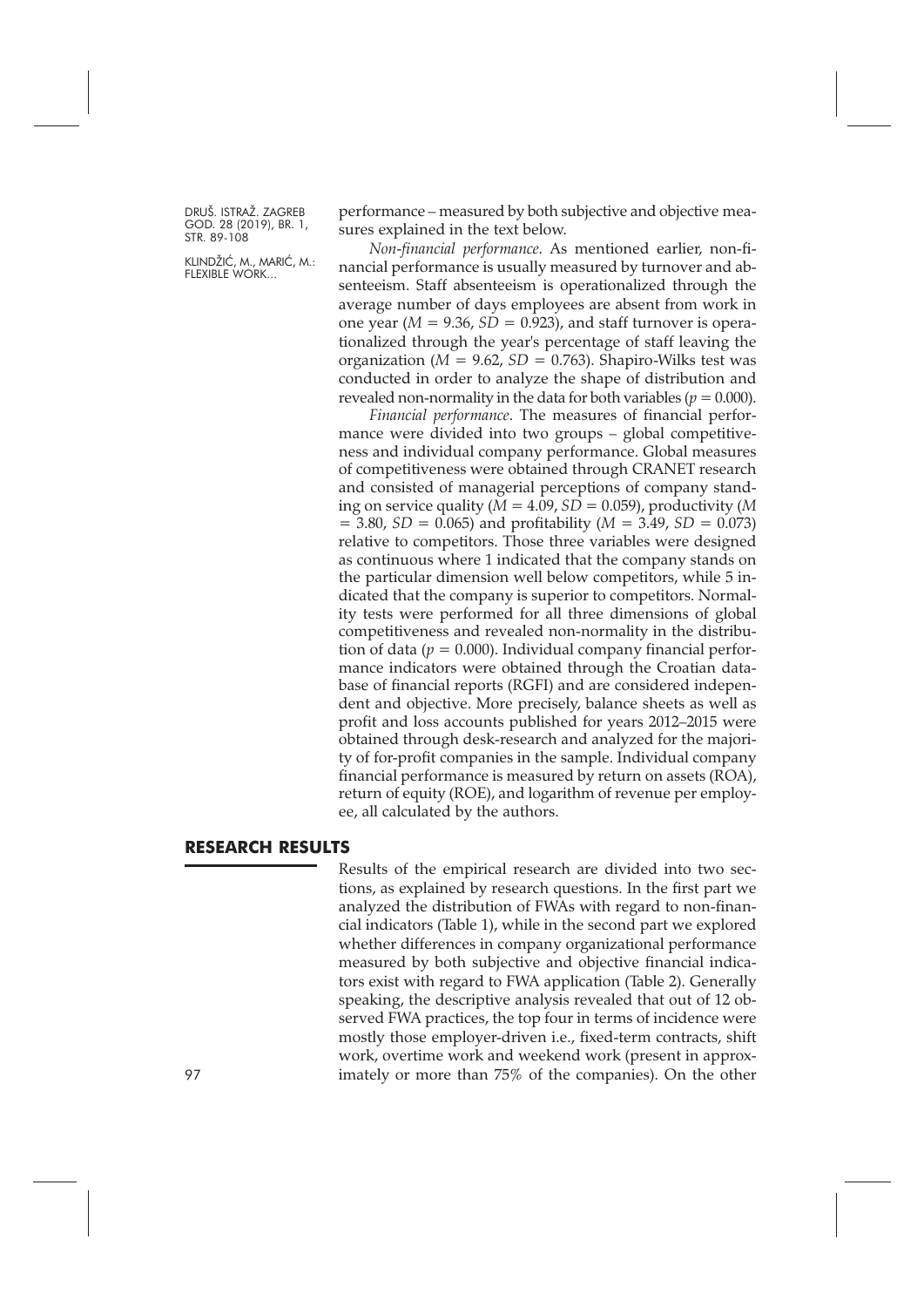O TABLE 1 between flexible<br>working arrange-<br>ments incidence and<br>non-financial<br>indicators of indicators of<br>organizational performance

hand, the bottom four FWA practices – annual hours count, telework, compressed work week and home-based work were found in less than 25% of the companies in the sample and are mostly employee-driven. Other practices had medium presence in Croatian companies.

| performance                  |                       |                                             | Non-financial indicators-<br>objective measures |                                     |  |
|------------------------------|-----------------------|---------------------------------------------|-------------------------------------------------|-------------------------------------|--|
|                              | Type of FWA           | Presence of FWA                             | Turnover                                        | Absenteeism                         |  |
| Employer-driven<br>practices | Weekend work          | $\rm No$<br>Yes                             | 7.79<br>9.79                                    | 5.26<br>7.45                        |  |
|                              | Shift work            | p-value<br>No<br>Yes                        | (0.227)<br>10.29<br>8.74                        | (0.560)<br>7.40<br>9.29             |  |
|                              | Overtime work         | p-value<br>No<br>Yes                        | (0.982)<br>10.29<br>8.74                        | (0.590)<br>6.60<br>10.13            |  |
|                              | Annual hours contract | p-value<br>No<br>Yes                        | (0.226)<br>9.67<br>8.18                         | $(0.022)^*$<br>8.60<br>13.70        |  |
|                              | Temporary/casual work | p-value<br>No<br>Yes                        | (0.966)<br>10.84<br>6.44                        | $(0.089)$ **<br>9.22<br>9.32        |  |
|                              | Fixed-term contracts  | p-value<br>No<br>Yes<br>p-value             | $(0.012)^*$<br>7.22<br>9.64<br>(0.343)          | (0.937)<br>8.89<br>8.87<br>(0.409)  |  |
| Employee-driven<br>practices | Home-based work       | N <sub>o</sub><br>Yes                       | 9.61<br>7.50                                    | 9.54<br>5.45                        |  |
|                              | Telework              | p-value<br>N <sub>0</sub><br>Yes            | (0.553)<br>10.15<br>5.42                        | (0.119)<br>9.63<br>6.94             |  |
|                              | Compressed work week  | p-value<br>N <sub>o</sub><br>Yes            | $(0.031)^*$<br>9.51<br>8.66                     | $(0.095)$ **<br>9.42<br>7.02        |  |
|                              | Part-time work        | p-value<br>N <sub>0</sub><br>Yes            | (0.475)<br>8.94<br>10.86                        | (0.169)<br>8.37<br>10.80            |  |
|                              | Flexi-time            | p-value<br>N <sub>0</sub><br>Yes<br>p-value | (0.173)<br>10.50<br>8.11<br>(0.132)             | (0.455)<br>8.67<br>10.18<br>(0.622) |  |

+ p-values refer to the Mann-Whitney test; \**p* < 0.05; \*\**p* < 0.10

Even though average values of absenteeism and turnover differ between groups of companies that apply and do not apply FWAs, statistically significant differences were found in several instances only. More precisely, for companies apply-98 ing an employee-driven practice of telework both *turnover*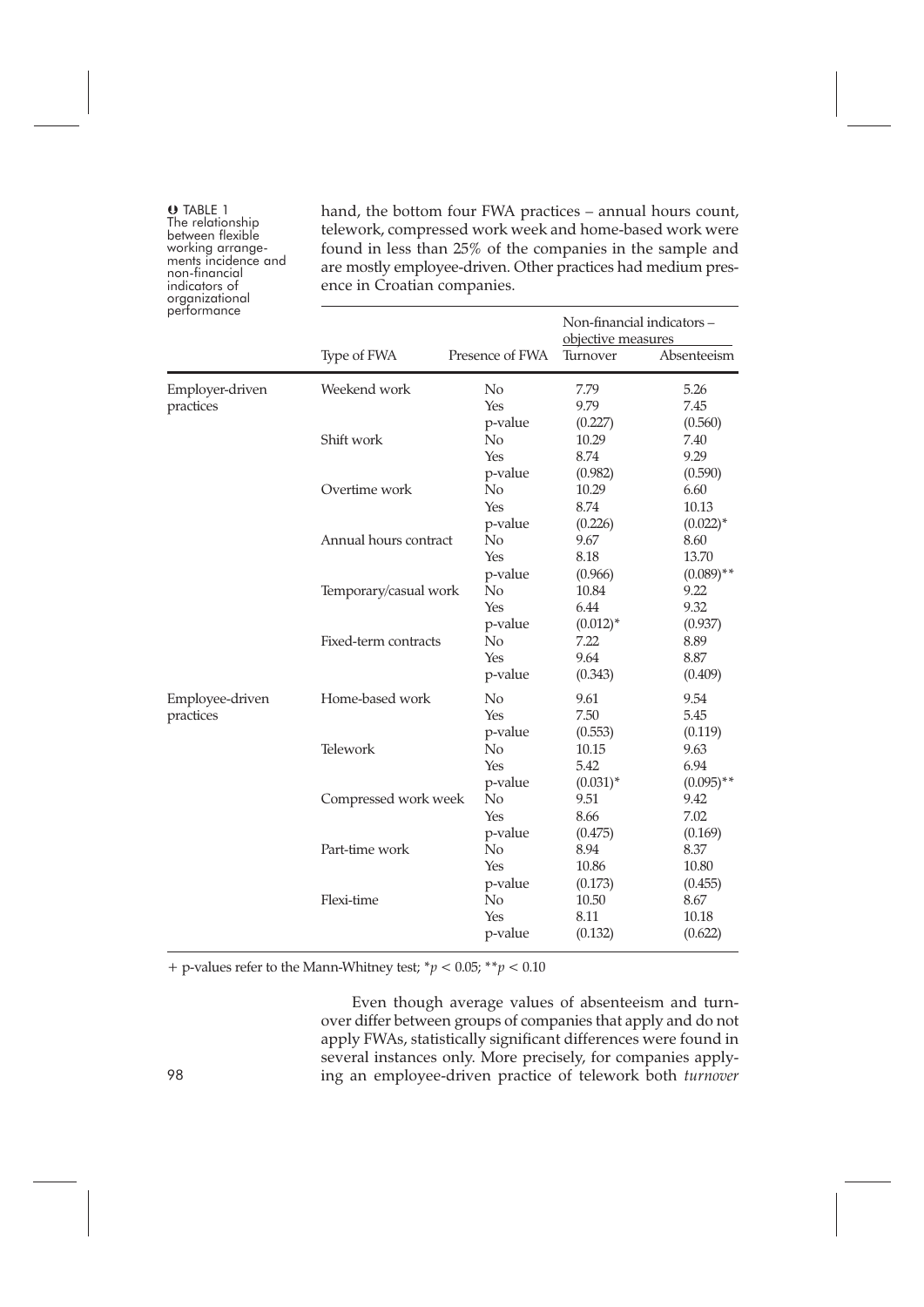*rate* ( $p = 0.031$ ) and *absenteeism* ( $p = 0.095$ ) were reported to be lower. Interestingly, turnover rate was found to be lower among companies that apply temporary or casual work ( $p = 0.012$ ), which is the only employer-driven practice that was found to be positively related to a certain organizational outcome, while companies with overtime work and annual hours contracts reported higher levels of absenteeism ( $p = 0.002$  and  $p =$ 0.089, respectively).

| perrormance               |                      |                                                   |                              |                              | Individual company performance -<br>objective measures $++$ |                                     |                |                           |                     |
|---------------------------|----------------------|---------------------------------------------------|------------------------------|------------------------------|-------------------------------------------------------------|-------------------------------------|----------------|---------------------------|---------------------|
|                           | Presence<br>of FWA   | Global competitiveness -<br>subjective measures + |                              | ROA trend<br>$(2014 - 2013)$ |                                                             | <b>ROE</b> trend<br>$(2014 - 2013)$ |                | Revenue                   |                     |
| Type of FWA               |                      | Quality<br>of service                             | Product-<br>ivity            | Profita-<br>bility           | Down- Up-<br>ward                                           | ward                                | Down-Up-       | ward ward                 | per em-<br>ployee + |
| Employer-driven practices |                      |                                                   |                              |                              |                                                             |                                     |                |                           |                     |
| Weekend<br>work           | No<br>Yes<br>p-value | 4.12<br>3.98<br>(0.299)                           | 3.81<br>3.77<br>(0.818)      | 3.34<br>3.54<br>(0.273)      | 0.568<br>0.615<br>(0.613)                                   | 0.432<br>0.385                      | 0.595<br>0.633 | 0.405<br>0.367<br>(0.667) | (0.468)             |
| Shift work                | No<br>Yes<br>p-value | 4.39<br>3.97<br>$(0.021)^*$                       | 4.11<br>3.73<br>$(0.063)$ ** | 3.44<br>3.49<br>(0.932)      | 0.615<br>0.608<br>(0.957)                                   | 0.385<br>0.392                      | 0.692<br>0.623 | 0.308<br>0.377<br>(0.622) | $(0.049)^*$         |
| Overtime<br>work          | No<br>Yes<br>p-value | 4.09<br>4.00<br>(0.545)                           | 3.97<br>3.72<br>(0.118)      | 3.66<br>3.43<br>(0.227)      | 0.594<br>0.613<br>(0.843)                                   | 0.406<br>0.387                      | 0.594<br>0.651 | 0.406<br>0.349<br>(0.555) | $(0.034)^*$         |
| Annual hours<br>contract  | No<br>Yes<br>p-value | 4.02<br>4.08<br>(0.698)                           | 3.79<br>3.83<br>(0.831)      | 3.48<br>3.52<br>(0.587)      | 0.588<br>0.667<br>(0.497)                                   | 0.412<br>0.333                      | 0.623<br>0.619 | 0.377<br>0.381<br>(0.974) | (0.661)             |
| Temporary/<br>casual work | No<br>Yes<br>p-value | 3.99<br>4.11<br>(0.307)                           | 3.80<br>3.81<br>(0.966)      | 3.44<br>3.58<br>(0.322)      | 0.593<br>0.622<br>(0.747)                                   | 0.407<br>0.378                      | 0.637<br>0.600 | 0.363<br>0.400<br>(0.672) | (0.440)             |
| Fixed-term<br>contracts   | No<br>Yes<br>p-value | 4.40<br>3.98<br>$(0.074)$ **                      | 4.00<br>3.74<br>(0.316)      | 3.56<br>3.47<br>(0.945)      | 0.300<br>0.638                                              | 0.700<br>0.362<br>$(0.035)^*$       | 0.500<br>0.646 | 0.500<br>0.354<br>(0.357) | (0.920)             |
| Employee-driven practices |                      |                                                   |                              |                              |                                                             |                                     |                |                           |                     |
| Home-based<br>work        | No<br>Yes<br>p-value | 4.03<br>4.22<br>(0.426)                           | 3.79<br>4.00<br>(0.396)      | 3.45<br>4.00<br>$(0.085)$ ** | 0.579<br>0.778<br>(0.242)                                   | 0.421<br>0.222                      | 0.611<br>0.778 | 0.389<br>0.222<br>(0.319) | (0.566)             |
| Telework                  | No<br>Yes<br>p-value | 4.02<br>4.15<br>(0.389)                           | 3.79<br>3.88<br>(0.505)      | 3.43<br>3.73<br>(0.146)      | 0.584<br>0.652<br>(0.544)                                   | 0.416<br>0.348                      | 0.611<br>0.696 | 0.389<br>0.304<br>(0.443) | (0.966)             |
| Compressed<br>work week   | No<br>Yes<br>p-value | 4.02<br>4.27<br>(0.271)                           | 3.77<br>4.27<br>$(0.045)^*$  | 3.46<br>3.90<br>(0.150)      | 0.600<br>0.600<br>(1.000)                                   | 0.400<br>0.400                      | 0.384<br>0.200 | 0.384<br>0.200<br>(0.246) | (0.167)             |
| Part-time<br>work         | No<br>Yes<br>p-value | 4.00<br>4.08<br>(0.518)                           | 3.71<br>3.94<br>(0.106)      | 3.39<br>3.60<br>(0.243)      | 0.575<br>0.636<br>(0.497)                                   | 0.425<br>0.364                      | 0.609<br>0.659 | 0.391<br>0.341<br>(0.577) | (0.328)             |
| Flexi-time                | No<br>Yes<br>p-value | 4.03<br>4.04<br>(0.903)                           | 3.78<br>3.82<br>(0.703)      | 3.39<br>3.59<br>(0.146)      | 0.583<br>0.615<br>(0.702)                                   | 0.417<br>0.385                      | 0.583<br>0.677 | 0.417<br>0.323<br>(0.258) | (0.410)             |

 $+$  p-values refer to the Mann-Whitney test;  $^*p < 0.05;$   $^*^*p < 0.10$ 

++ p-values refer to the Chi-square test; \**p* < 0.05; \*\**p* < 0.10

O TABLE 2

The relationship<br>between flexible<br>working arrangements<br>incidence and

financial indicators of<br>organizational organizational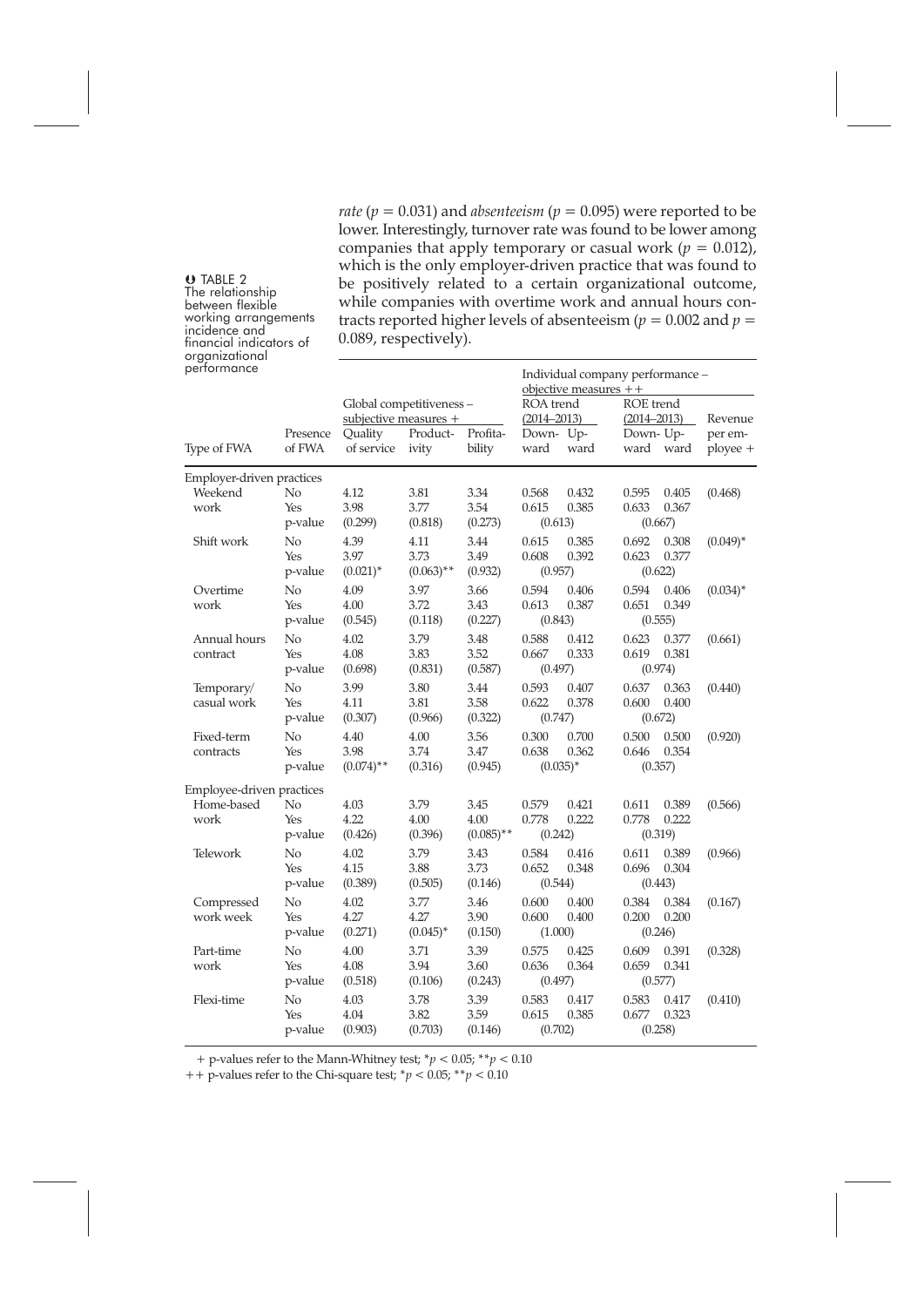KLINDŽIĆ, M., MARIĆ, M.: FLEXIBLE WORK...

We found several statistically significant differences in the analysis of global competitiveness measures, i.e. subjectively assessed quality of service, productivity and profitability. It was revealed that the quality of service was perceived as being superior to competitors in the companies where there was no shiftwork ( $p = 0.021$ ) or fixed-contract work ( $p = 0.074$ ), both employer-driven practices. Additionally, productivity was rated as being superior to competitors again where shift-work was not present ( $p = 0.063$ ). On the other hand, both productivity and profitability were assessed as being superior to competitors where two employee-driven practices existed, i.e. compressed work week ( $p = 0.045$ ) and home-based work  $(p = 0.085)$ .

Interestingly enough, objective indicators of company performance generated fewer statistically significant differences than the formerly explained subjective measures, all related to employer-driven practices. More specifically, the change in return on assets (ROA) in 2014 relative to 2013 was statistically significantly different only in the case of fixed-term contracts, where it was revealed that companies that do not apply this type of employer-driven FWA had better financial performance ( $p = 0.035$ ). With respect to log of revenues per employee, higher revenues per employee were found again in companies that apply neither shift-work ( $p = 0.049$ ) nor over--time work ( $p = 0.034$ ).

#### **DISCUSSION**

While analyzing the differences in FWAs' provision with respect to organizational performance, we came to several important conclusions. Other than the fact that companies which apply teleworking reported lower levels of turnover and absenteeism, other differences were discovered only with regard to absenteeism. The possible explanation for teleworking could be that it allows employees to minimize stress and cost of travel to work (Mamaghani, 2012) and although this internal FWA meets the employees' need for flexibility (Kotey & Sharma, 2016), it also benefits employers by reducing infrastructure cost (Andersen, 2011). Interestingly enough, lower levels of turnover were found in companies that apply more temporary work, which may happen because a larger share of fixed-term workers implies a lower dismissal probability for permanent workers (Battisti & Vallanti, 2013). Higher levels of absenteeism were found in companies where annual hours contract as well as overtime work were present. The notion that long working hours have detrimental effects on productivity (which was also confirmed by our study) and absenteeism is not new (e.g. Kodz et al., 2003). Quite the contrary, the trends are now set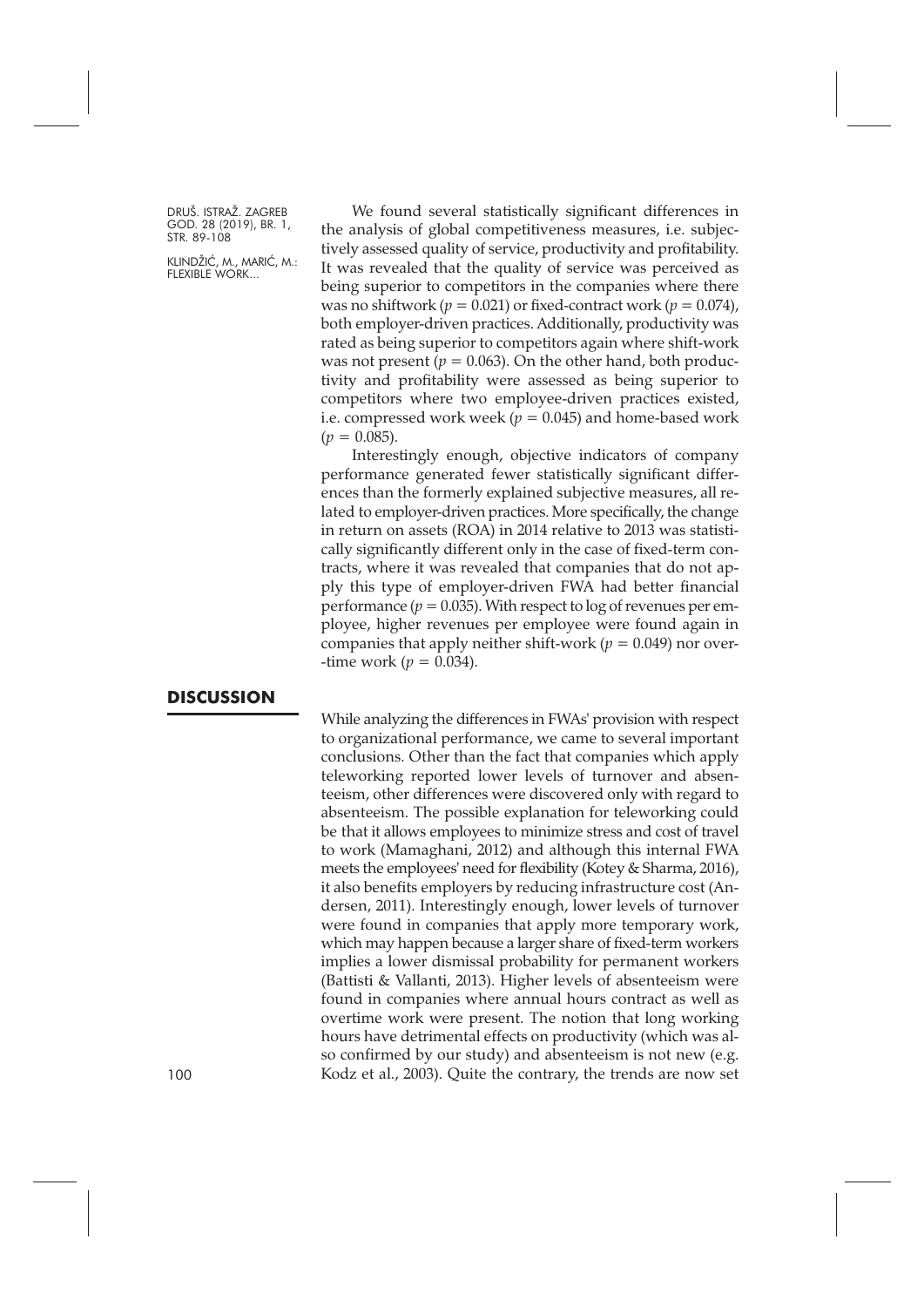KLINDŽIĆ, M., MARIĆ, M.: FLEXIBLE WORK...

to reduce working hours and especially unproductive time at work, fueled mostly by work-life balance movement.

As for the financial measures of organizational performance, we reported several statistically significant differences with respect to subjective measures, and a couple with respect to objective measures. In the context of employer-driven FWAs, it can be concluded that the managerial rating of quality of service as well as objective measure of profitability (ROA) was higher for companies that do not apply fixed-term contracts. The use of fixed-term contracts and precarious work in general is rising in the EU in general and in Croatia especially2 (Eurostat, 2018), mostly with an aim to reduce costs and increase efficiency (e.g. De Cuyper et al., 2011; Ongera & Juma, 2015). While acknowledging the fact that this type of employment arrangement can generate benefits for the employer, fixed- -term contracting almost certainly results in lower employee loyalty and, consequently, lower work performance (De Cuyper et al., 2011). Additionally, since turnover of these employees can be quite high, a lot of time and resources are spent on training new employees, which almost certainly raises costs and reduces competitiveness (e.g. Thomas Wandera, 2011).

As mentioned earlier, overtime work seems to be negatively related to sales per employee, therefore having detrimental effects on productivity apart from the already established negative effects on absenteeism. Additionally, a consistency was found between subjective (quality of service and productivity) and objective measures of productivity (revenue per employee) for companies applying shift-work – both groups of indictors were more favorable in companies that *do not apply* this type of FWA. It should be noted that many research studies to date have focused on the negative consequences of shift-work and its influence on various health- -related problems (e.g. Chun et al., 1998), which could be indirectly related to our findings. Ways to overcome negative consequences of shiftwork might include, for example, on-the- -job training to help employees cope better with the rigors of working nights, evenings, and early mornings, as demonstrated in the study of Kerin & Aguirre (2005).

With regard to FWAs that primarily benefit the employees, compressed work week was found to be related to subjectively assessed profitability even though research so far has mostly reported mixed effects (e.g. Baltes et al., 1999). This type of flexible arrangement, also known as the "4-day workweek", has been growing in popularity, especially among young women and mothers (Drexler, 2014), since it allows them to balance work and non-work demands and consequent-101 ly reduces stress and develops positive attitudes towards job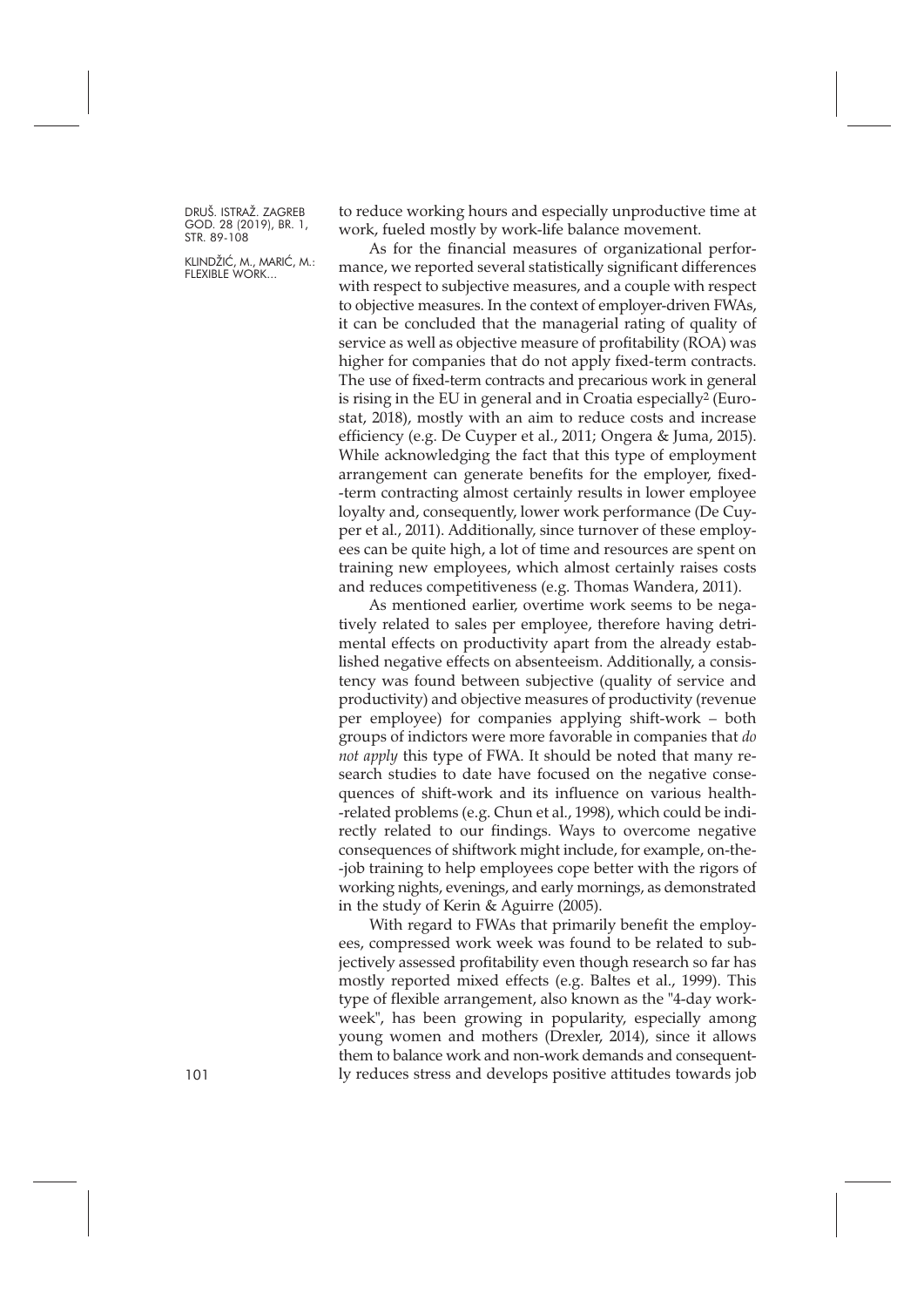KLINDŽIĆ, M., MARIĆ, M.: FLEXIBLE WORK...

itself (see Baltes et al., 1999). Finally, subjectively-rated profitability was found superior in the case of companies where home-based work existed, corroborating once again the importance of time and place flexibility (Meyer et al., 2001).

After applying employee versus employer-driven criteria in analyzing outcomes of certain FWA practices, the positive impact of FWAs appears to depend on employee preferences. Even though efficiency and competitiveness are two major factors that influence management's decision to use FWAs (Kotey & Sharma, 2016) our research reveals that FWA can even be detrimental, especially if not voluntary or freely chosen by employees (Lewis, 2003). More precisely, when employees are left with little choice over their working time and location, employees as a result may feel less committed to the organization and less compelled to give back to the organization (Berkery et al., 2017).

#### **CONTRIBUTION**

The contribution of this study is twofold; first, presenting evidence from a large sample, this study advances knowledge in the field by empirically testing the relationship between FWA practices and different organizational performance indicators while taking into account who those practices benefit the most – employees or employer. More precisely, work-life arrangements i.e. those that primarily benefit employees were found to be positively related to several organizational outcomes while employer-driven arrangements were almost exclusively negatively related to organizational performance. Second, organizational performance measures used in this study do not come from a single source and, additionally, both subjective and objective, as well as financial and non-financial measures were used. Interestingly enough, significant relationships were mostly related to absenteeism in the non-financial group of indicators, while quality of service and other subjective measures of performance were related to the presence of FWAs in a higher proportion than objective measures such as ROA, ROE and revenue per employee.

For management, the results of the empirical research reinforce the advantages of a specific group of FWAs – those employee-driven. As mentioned on several occasions, flexibility in place and time, especially arrangements that are designed to aid the work-life balance, can generate positive organizational outcomes. As the employees who opt for e.g. home- -based working and teleworking are often well-motivated, self- -sufficient, self-disciplined, well-organized and good communicators, they will tend to generate higher performance for those firms which can offer such flexibility as a means to cap-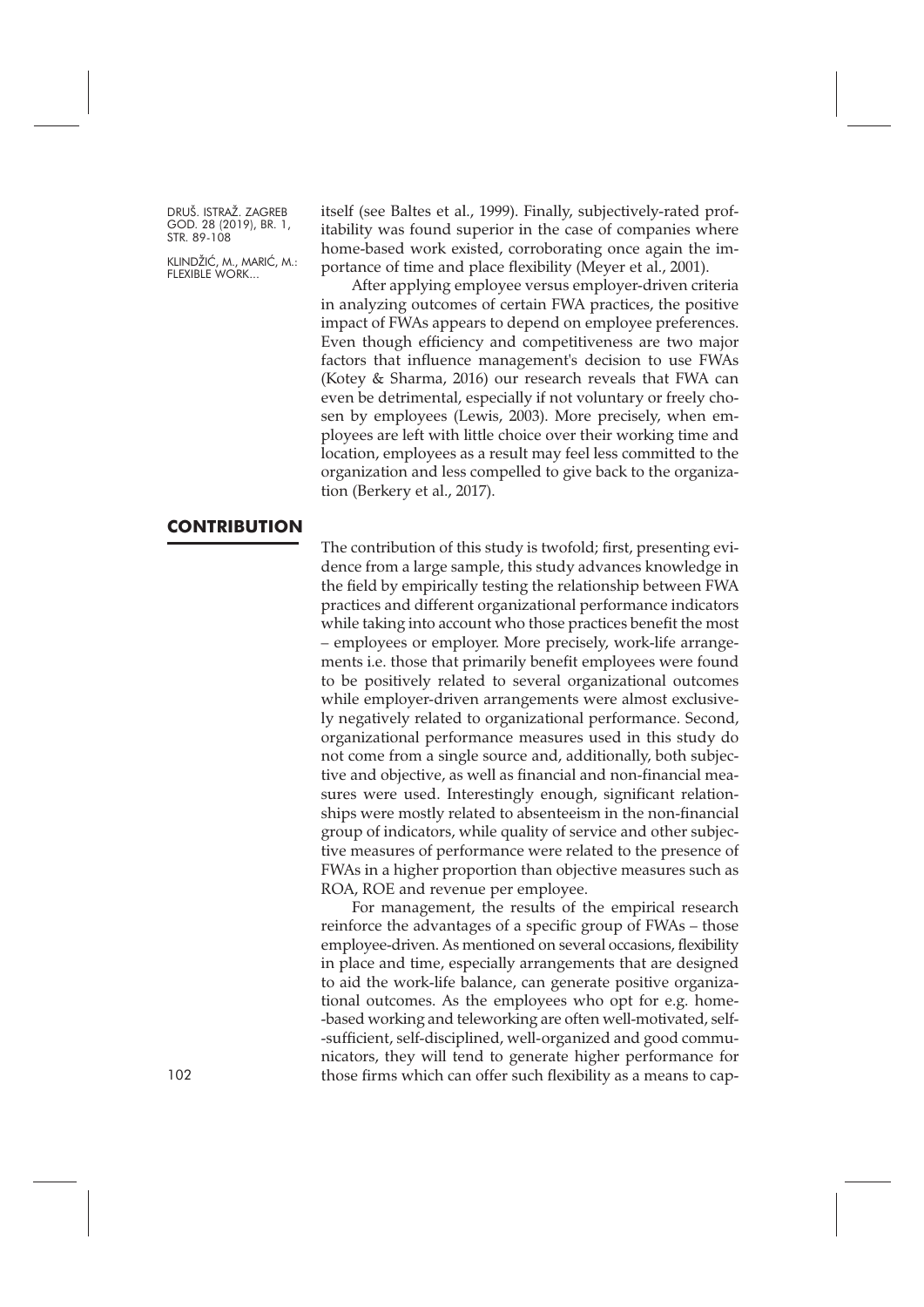KLINDŽIĆ, M., MARIĆ, M.: FLEXIBLE WORK...

ture and retain them (Huws, Korte & Robinson 1990, after Stavrou, 2005). In that sense, employers should find ways to implement these specific types of FWAs at increasing rates as, according to our research, they have lower incidence among Croatian companies, but generate positive organizational outcomes – lower absenteeism and turnover, as well as higher profitability.

Unlike the employee-driven FWAs, arrangements that primarily benefit the employer, especially traditional arrangements, such as shiftwork, weekend work, annual hours count and fixed-term contracts generated mostly negative relationships with both financial and non-financial organizational outcomes. Even though it should be emphasized that some of these practices are mostly inherent to manufacturing companies and hence non-avoidable – certain measures do aid in making those practices more efficient. As already mentioned, training for shiftwork but also making fixed-term contracts eventually convertible to permanent contracts after the probation period have been found helpful (see Battisti & Vallanti, 2013).

In general, to enhance organizational competitiveness, companies need to implement flexible staffing strategies that create a mix of employees able to contribute their maximum to the company's success (e.g. Scheibl & Dex, 1998; Perry-Smith & Blum, 2000). HR activities that offer employees the flexibility to better manage their non-work lives can be considered strategic and should be added to the list of the "best practices" of strategic human resource management (Perry-Smith & Blum, 2000). However, in doing so, it is important to tailor FWAs to match both employers' and employees' needs and thus improve employee quality of life and strengthen organizational competitiveness (Stavrou, 2005).

#### **Research limitations and recommendations for future research**

Several research limitations should be addressed in this paper. First, the study relies on self-report data in the sense that one manager provided data for the company he/she works in. It should be noted, though, that the use of numerous informants was not practical in this case given the size of the survey research. Certain steps were taken, however, in order to minimize the effects of single-method bias: respondents were guaranteed anonymity to increase the accuracy of the responses; criterion measures were placed in different sections of the questionnaire from predictor variables; the expertise of our respondents could be deemed unquestionable, as they were members of the corporate HR team (see Berkery et al., 2017).

Second, in a part of our research we used subjective indi-103 cators of a company's standing in the market relative to its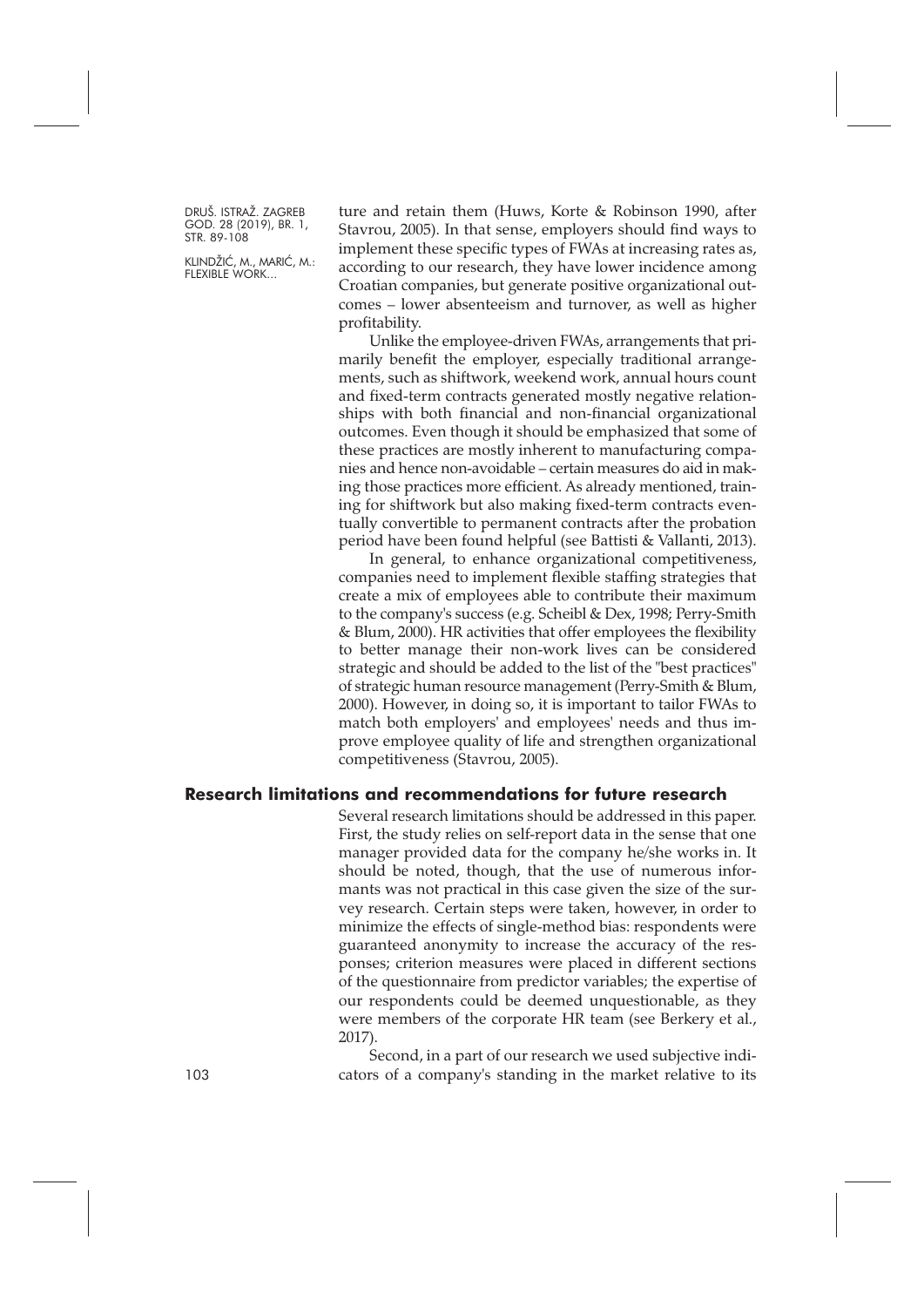KLINDŽIĆ, M., MARIĆ, M.: FLEXIBLE WORK...

competitors. The use of a separate, archival source for the profitability and productivity variable minimizes problems associated with common method variance. Additionally, we found subjective assessments largely corresponding with objective indicators that were collected independently, so we believe this particular limitation was overcome in large part.

The fact that we do not find more statistically significant differences with regard to financial performance could possibly be explained by the fact that the data was collected during unfavorable economic conditions, which could have had significant impact on profitability. It should also be noted that a precise measurable indicator of profitability may have yielded more accurate results, although finding such a measure has proven difficult (Berkery et al., 2017). Finally, as this study does not take into account the length of time since the FWA programs were implemented, future research should take into consideration the time variable as well. Consequently, more longitudinal studies are needed in the field.

In conclusion, it seems that a clear link between specific forms of FWAs and organizational performance does exist but there is more room for contribution in the academic literature. Because they are popular with employees and do not represent a large cost to employers (de Menezes & Kelliher, 2011), there is no doubt that FWAs have merit and will continue to be a powerful motivational tool and a high-performing work practice of choice.

#### **NOTES**

<sup>1</sup> The CRANET stands for The Cranfield Network on International Human Resource Management. For more information on the CRANET research group please see the organization's official webpage [\(https://learn.som.cranfield.ac.uk/cranet\)](https://learn.som.cranfield.ac.uk/cranet).

<sup>2</sup> Of all EU countries, Croatia has one of the highest percentages of precarious employees (22.2%) in total workforce. Higher percentages were found only in Poland (27.5%), Spain (26.1%) and Portugal (22.3%).

#### **REFERENCES**

Allen, T. D., Johnson, R. C., Kiburtz, K. M., & Shockley, K. M. (2013). Work-family conflict and flexible work arrangements: Deconstructing flexibility. *Personnel Psychology, 66*(2), 345–376. [https://doi.org/10.](https://doi.org/10.1111/peps.12012) [1111/peps.12012](https://doi.org/10.1111/peps.12012)

Amarakoon, U., Weerawardena, J., & Verreynne, M-L. (2016). Learning capabilities, human resource management innovation and competitive advantage. *The International Journal of Human Resource Management*, 1–31. <https://doi.org/10.1080/09585192.2016.1209228>

Andersen, M. (2011). The productivity payoff from the corporate lattice. *Harvard Business Review*. Available at [https://hbr.org/2011/02/the](https://hbr.org/2011/02/the-productivity-payoff-from-t)[productivity-payoff-from-t/](https://hbr.org/2011/02/the-productivity-payoff-from-t)

104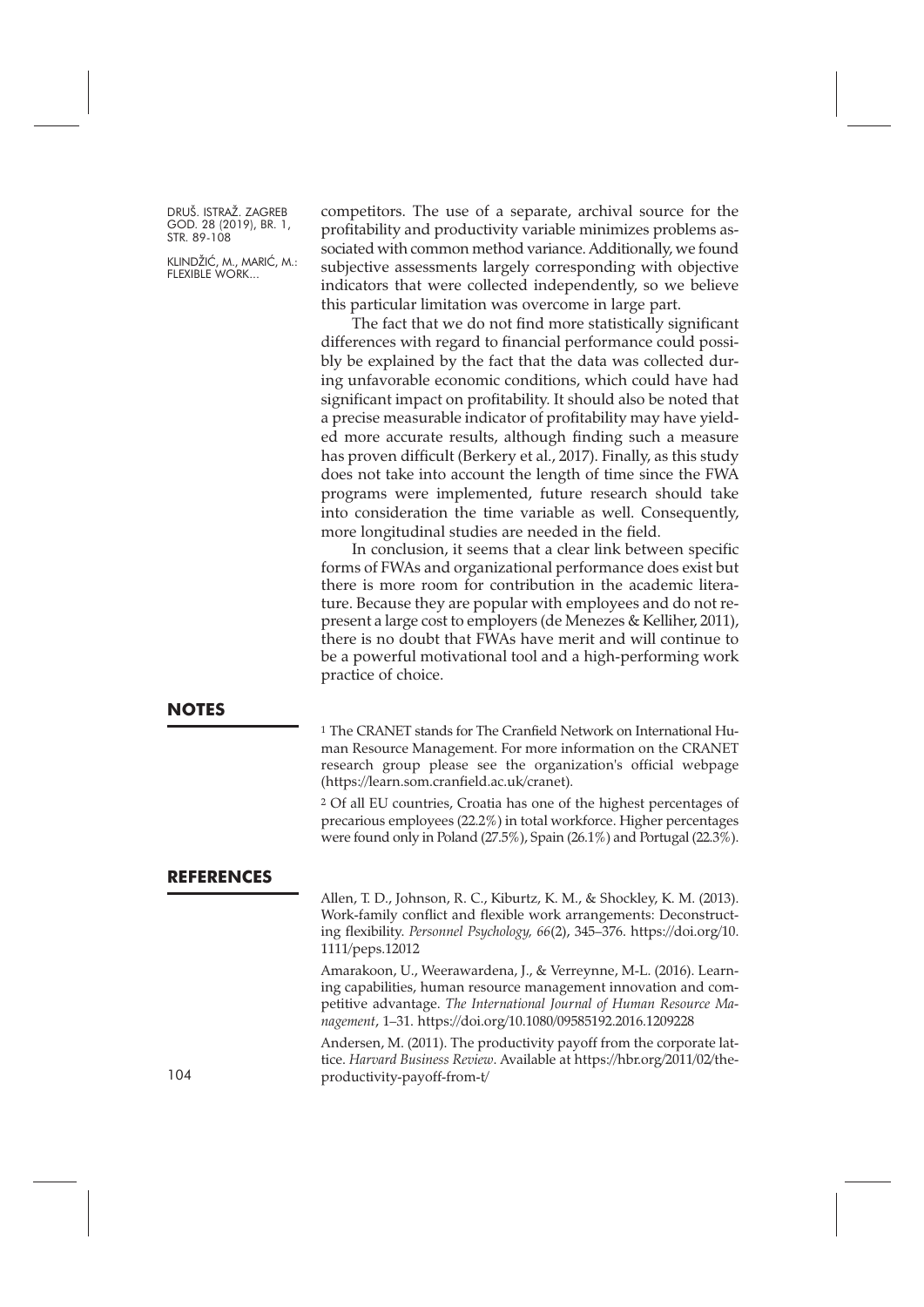KLINDŽIĆ, M., MARIĆ, M.: FLEXIBLE WORK...

Baltes, B., Briggs, T. E., Huff, J. W., Wright, J. A., & Neuman, G. A. (1999). Flexible and compressed workweek schedules: A meta-analysis of their effects on work-related criteria. *Journal of Applied Psychology, 84*(4), 496–513. <https://doi.org/10.1037/0021-9010.84.4.496>

Battisti, M., & Vallanti, G. (2013). Flexible wage contracts, temporary jobs, and firm performance: Evidence from Italian firms. *Industrial Relations, 52*(3), 737–764. <https://doi.org/10.1111/irel.12031>

Becker, B., & Gerhart, B. (1996). The impact of human resource management on organizational performance: Progress and prospects. *Academy of Management Journal, 39*(4), 779–801. [https://doi.org/10.](https://doi.org/10.2307/256712) [2307/256712](https://doi.org/10.2307/256712)

Berkery, E., Morley, M. J., Tiernan, S., Purtill, H., & Parry, E. (2017). On the uptake of flexible working arrangements and the association with human resource and organizational performance outcomes. *European Management Review, 14*(2), 165–183. [https://doi.org/10.1111/](https://doi.org/10.1111/emre.12103) [emre.12103](https://doi.org/10.1111/emre.12103)

Blau, P. M. (1964). *Exchange and power in social life*. New York: Wiley.

Caillier, J. G. (2016). Does satisfaction with family-friendly programs reduce turnover? A panel study conducted in U.S. Federal Agencies. *Public Personnel Management, 45*(3), 284–307. [https://doi.org/10.1177/](https://doi.org/10.1177/0091026016652424) [0091026016652424](https://doi.org/10.1177/0091026016652424)

Chun, H., Son, M. A., Kim, Y., Cho, E., Kim, J., & Paek, D. (1998). Effect of shift work on worker's health, family and social life at an automobile manufacturing plant. *Korean Journal of Occupational and Environmental Medicine, 10*(4), 587–598.

Dalton, D. R., & Mesch, D. J. (1990). The impact of flexible scheduling on employee attendance and turnover. *Administrative Science Quarterly, 35*(2), 370–387. <https://doi.org/10.2307/2393395>

De Cuyper, N., De Witte, H. & Van Emmerik, H. (2011). Temporary employment: Costs and Benefits for (the careers of) employees and organizations. *Career Development International, 16*(2), 104–113. [https://doi.](https://doi.org/10.1108/13620431111115587) [org/10.1108/13620431111115587](https://doi.org/10.1108/13620431111115587)

de Menezes, L. M., & Kelliher, C. (2011). Flexible working and performance: A systematic review of the evidence for a business case. *International Journal of Management Reviews, 13*(4), 452–474. [https://doi.](https://doi.org/10.1111/j.1468-2370.2011.00301.x) [org/10.1111/j.1468-2370.2011.00301.x](https://doi.org/10.1111/j.1468-2370.2011.00301.x)

Dex, S., & Smith, C. (2002). *The nature and pattern of family-friendly employment policies in Britain*. Bristol, UK: The Policy Press.

Drexler, P. (2014). Consider the benefits of the 4 days work week. *Forbes*. Available at [https://www.forbes.com/sites/peggydrexler/2014/](https://www.forbes.com/sites/peggydrexler/2014/09/29/consider-the-benefits-of-the-4-day-work-week/#6c0dfee545a2) [09/29/consider-the-benefits-of-the-4-day-work-week/#6c0dfee545a2](https://www.forbes.com/sites/peggydrexler/2014/09/29/consider-the-benefits-of-the-4-day-work-week/#6c0dfee545a2)

Eurofound (2017). *Sixth European Working Conditions Survey – Overview report (2017 update).* Luxembourg: Office for Official Publications of the European Communities. <https://doi.org/10.2806/422172>

Eurostat (2018). *Temporary employment in the EU*. Available at [http://ec.](http://ec.europa.eu/eurostat/web/products-eurostat-news/-/DDN-20170502-1) [europa.eu/eurostat/web/products-eurostat-news/-/DDN-20170502-1](http://ec.europa.eu/eurostat/web/products-eurostat-news/-/DDN-20170502-1)

Gialis, S., & Taylor, M. (2016). A regional account of flexibilization across the EU: The 'flexible contractual arrangements' composite index and the impact of recession. *Social Indicators Research, 128*(3), 105 1121–1146. <https://doi.org/10.1007/s11205-015-1072-9>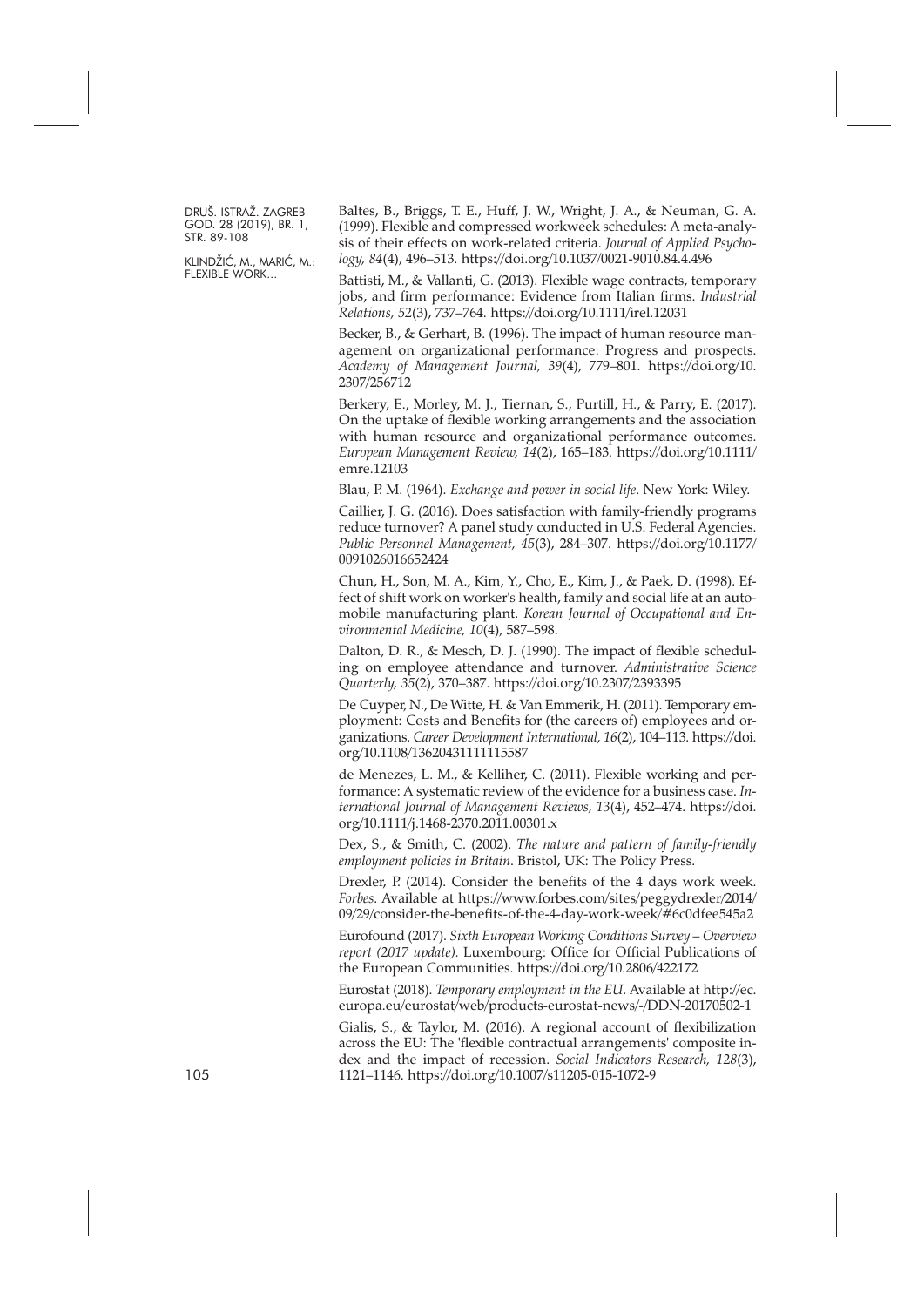KLINDŽIĆ, M., MARIĆ, M.: FLEXIBLE WORK...

Huselid, M. A. (1995). The impact of human resource management practices on turnover, productivity, and corporate financial performance. *Academy of Management Journal, 38*(3), 635–672. [https://doi.org/](https://doi.org/10.2307/256741) [10.2307/256741](https://doi.org/10.2307/256741)

International Labour Organization (2011). *Working time in the twenty- -first century: Discussion report for the Tripartite Meeting of Experts on Working-Time Arrangements 2011.* Geneva: International Labour Office.

Kattenbach, R., Demerouti, E., & Nachreiner, F. (2010). Flexible working times: Effects on employees' exhaustion, work-nonwork conflict and job performance. *Career Development International, 15*(3), 279–295. <https://doi.org/10.1108/13620431011053749>

Kauffeld, S., Jonas, E., & Frey, D. (2004). Effects of a flexible work-time design on employee- and company-related aims. *European Journal of Work and Organizational Psychology, 13*(1), 79–100. [https://doi.org/10.](https://doi.org/10.1080/13594320444000001) [1080/13594320444000001](https://doi.org/10.1080/13594320444000001)

Kerin, A., & Aguirre, A. (2005). Improving health, safety and profits in extended hours operations (shiftwork). *Industrial Health, 43*(1), 201–208. <https://doi.org/10.2486/indhealth.43.201>

Kleinknecht, A., Oostendorp, R. M., Pradhan, M. P., & Naastepad, C. W. M. (2006). Flexible labour, firm performance and the Dutch job creation miracle. *International Review of Applied Economics, 20*(2), 171–187. <https://doi.org/10.1080/02692170600581102>

Kodz, J., Davis, S., Lain, D., Strebler, M., Rick, J., Bates, P., Cummings, J., Meager, N., Anxo, D., Gineste, S., Trinczek, R. & Pamer, S. (2003). *Working long hours: A review of the evidence*. The Institute for Employment Studies, London.

Konrad, A. M., & Mangel, R. (2000). The impact of work-life programs on firm productivity. *Strategic Management Journal, 21*(12), 1225–1237. [https://doi.org/10.1002/1097-0266\(200012\)21:12<1225::AID-](https://doi.org/10.1002/1097-0266(200012)21:12<1225::AID-SMJ135>3.0.CO;2-3)[SMJ135>3.0.CO;2-3](https://doi.org/10.1002/1097-0266(200012)21:12<1225::AID-SMJ135>3.0.CO;2-3)

Kottey, B., & Sharma, B. (2016). Predictors of flexible working arrangement provision in small and medium enterprises (SMEs). *The International Journal of Human Resource Management, 27*(22), 2753–2770. <https://doi.org/10.1080/09585192.2015.1102160>

Lee, B. Y., & DeVoe, S. E. (2012). Flextime and profitability. *Industrial Relations, 51*(2), 298–316. <https://doi.org/10.1111/j.1468-232X.2012.00678.x>

Lewis, S. (2003). Flexible Working arrangements: Implementation, outcomes, and management. In C. Cooper, & I. Robertson (Eds.), *International Review of Industrial and Organizational Psychology, 18,* 1–28. <https://doi.org/10.1002/0470013346.ch1>

Mamaghani, F. (2012). Impact of telecommuting on organization productivity. *European Journal of Management, 12*(3), 175–182.

McGuire, J. N., & Liro, J. R. (1986). Flexible work schedules, work attitudes, and perceptions of productivity. *Public Personnel Management, 15*(1), 65–73. <https://doi.org/10.1177/009102608601500106>

McNall, L. A., Masuda, A. D., & Nicklin, J. M. (2010). Flexible work arrangements, job satisfaction, and turnover intentions: The mediating role of work-to-family enrichment. The Journal of Psychology: Interdiscipli*nary andApplied, 144*(1), 61–81. <https://doi.org/10.1080/00223980903356073>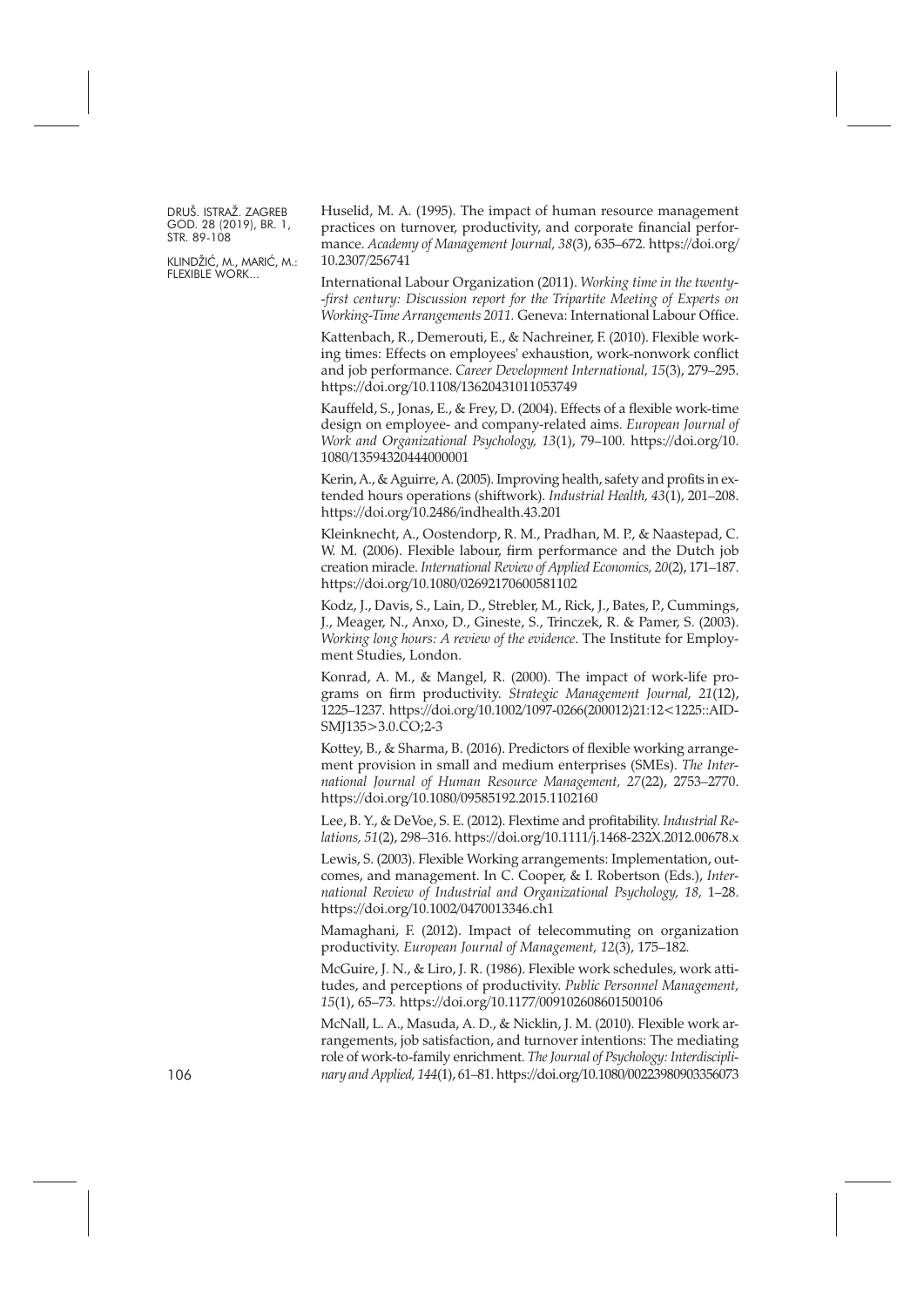KLINDŽIĆ, M., MARIĆ, M.: FLEXIBLE WORK...

Meyer, C., Mukerjee, S., & Sestero,A. (2001). Work-family benefits: Which ones maximise profits? *Journal of Managerial Issues, 13*(1), 28–44.

OECD (2012). *Employment Outlook 2012.* Paris: OECD Publishing. [https://doi.org/10.1787/empl\\_outlook-2012-en](https://doi.org/10.1787/empl_outlook-2012-en)

Ongera, M. R., & Juma, D. (2015). Influence of temporary employment on employee performance. *International Journal of Business and Commerce, 4*(4), 1–37.

Perry-Smith, J. E., & Blum, T. C. (2000). Work-family human resource bundles and perceived organizational performance. *The Academy of Management Journal, 43*(6), 1107–1117. <https://doi.org/10.2307/1556339>

Richman, A. L., Civian, J. T., Shannon, L. L., Hill, E. J., & Brennan, R. T. (2008). The relationship of perceived flexibility, supportive work- -life policies, and use of formal flexible arrangements and occasional flexibility to employee engagement and expected retention. *Community, Work & Family, 11*(2), 183–197. <https://doi.org/10.1080/13668800802050350>

Rudolph, C. W., & Baltes, B. B. (2017). Age and health jointly moderate the influence of flexible work arrangements on work engagement: Evidence from two empirical studies. *Journal of Occupational Health Psychology, 22*(1), 40–58. <https://doi.org/10.1037/a0040147>

Scheibl, F., & Dex, S. (1998). Should we have more family-friendly policies? *European Management Journal, 16*(5), 586–599. [https://doi.org/](https://doi.org/10.1016/S0263-2373(98)00035-8) [10.1016/S0263-2373\(98\)00035-8](https://doi.org/10.1016/S0263-2373(98)00035-8)

Shen, J., & Dicker, B. (2008). The impacts of shiftwork on employees. *International Journal of Human Resource Management, 19*(2), 392–405. <https://doi.org/10.1080/09585190701799978>

Shepard III, E. M., Clifton, T. J., & Kruse, D. (1996). Flexible work hours and productivity: Some evidence from the pharmaceutical industry. *Industrial Relations, 35*(1), 123–139. [https://doi.org/10.1111/j.](https://doi.org/10.1111/j.1468-232X.1996.tb00398.x) [1468-232X.1996.tb00398.x](https://doi.org/10.1111/j.1468-232X.1996.tb00398.x)

Shockley, K. M., & Allen, T. D. (2007). When flexibility helps: Another look at the availability of flexible work arrangements and work–family conflict. *Journal of Vocational Behavior, 71*(3), 479–493. [https://doi.](https://doi.org/10.1016/j.jvb.2007.08.006) [org/10.1016/j.jvb.2007.08.006](https://doi.org/10.1016/j.jvb.2007.08.006)

Spreitzer, G. M., Cameron, L., & Garrett, L. (2017). Alternative work arrangements: Two images of the new world of work. *The Annual Review of Organizational Psychology and Organizational Behavior, 4*(1), 473–499. <https://doi.org/10.1146/annurev-orgpsych-032516-113332>

Stavrou, E. T. (2005). Flexible work bundles and organizational competitiveness: A cross-national study of the European work context. *Journal of Organizational Behavior, 26*(8), 923–947. [https://doi.org/10.](https://doi.org/10.1002/job.356) [1002/job.356](https://doi.org/10.1002/job.356)

Stavrou, E. T., & Kilaniotis, C. (2010). Flexible work and turnover: An empirical investigation across cultures. *British Journal of Management, 21*(2), 541–554. <https://doi.org/10.1111/j.1467-8551.2009.00659.x>

Thomas Wandera, H. (2011). The effects of short-term employment contracts on an organization: A case of Kenya Forrest service. *International Journal of Humanities and Social Science, 1*(21), 184–204.

Zeytinoglu, I. U., Cooke, G. B., & Mann, S. L. (2009). Flexibility: Whose choice is it anyway? *Industrial Relations, 64*(4), 555–574. [https://doi.](https://doi.org/10.7202/038873ar) 107 [org/10.7202/038873ar](https://doi.org/10.7202/038873ar)